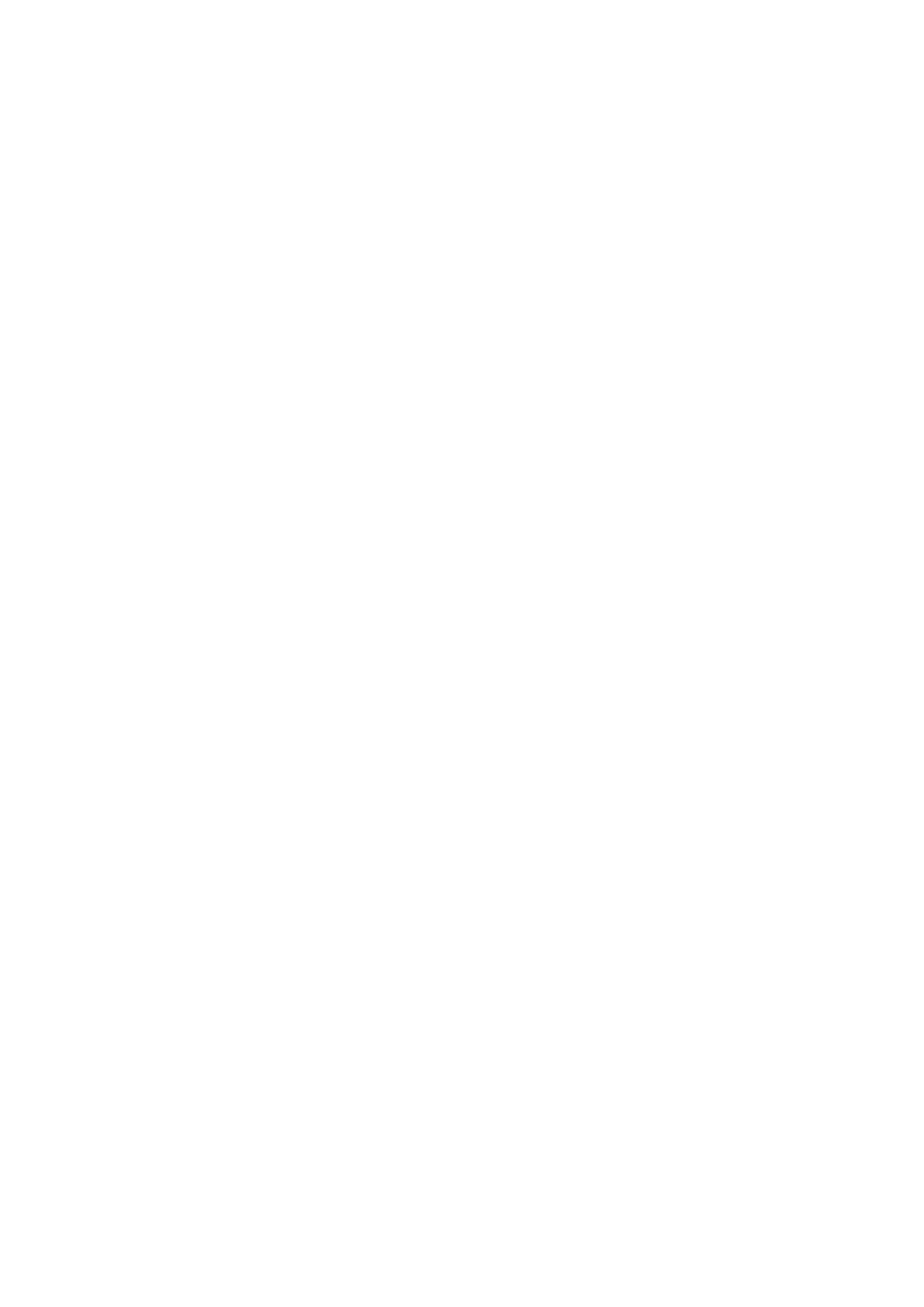# Annual Governance Statement 2020 – 2021

# **Scope of Responsibility**

Blaenau Gwent County Borough Council ('the Authority') is responsible for ensuring that its business is conducted in accordance with the law and proper standards, and that public money is safeguarded, properly accounted for, and used economically, efficiently and effectively. The Authority also has a general duty under the Local Government Measure (Wales) 2009 to make arrangements to secure continuous improvement in the way in which its functions are exercised, having regard to a combination of economy, efficiency and effectiveness.

In discharging this overall responsibility, the Authority is responsible for putting in place proper arrangements for the governance of its affairs, facilitating the effective exercise of its functions, which includes arrangements for the management of risk.

The Authority has approved and adopted a Code of Governance, which is consistent with the principles of the CIPFA/SOLACE Framework "Delivering Good Governance in Local Government". A copy of the code is available from the Governance and Partnerships Section.

This statement explains how the Authority has complied with the code and also meets the requirements of regulation 5 of the Accounts and Audit (Wales) Regulations 2014 in relation to the publication of a statement on internal control to accompany the Statement of Accounts.

# **The Purpose of the Governance Framework**

The governance framework comprises the systems and processes, and culture and values, by which the Authority is directed and controlled and its activities through which it accounts to, engages with and leads the community. It enables the Authority to monitor the achievement of its strategic objectives and to consider whether those objectives have led to the delivery of appropriate, cost-effective services.

The system of internal control is a significant part of the framework and is designed to manage risk at a reasonable level. It cannot eliminate all risk and can therefore only provide reasonable and not absolute assurance of effectiveness. The system of internal control is based on an ongoing process designed to identify the key risks of the Authority, to evaluate the likelihood of those risks being realised and the impact should they be realised, and to manage them efficiently, effectively and economically. These will include achievement or not of the Council's policies, aims and objectives.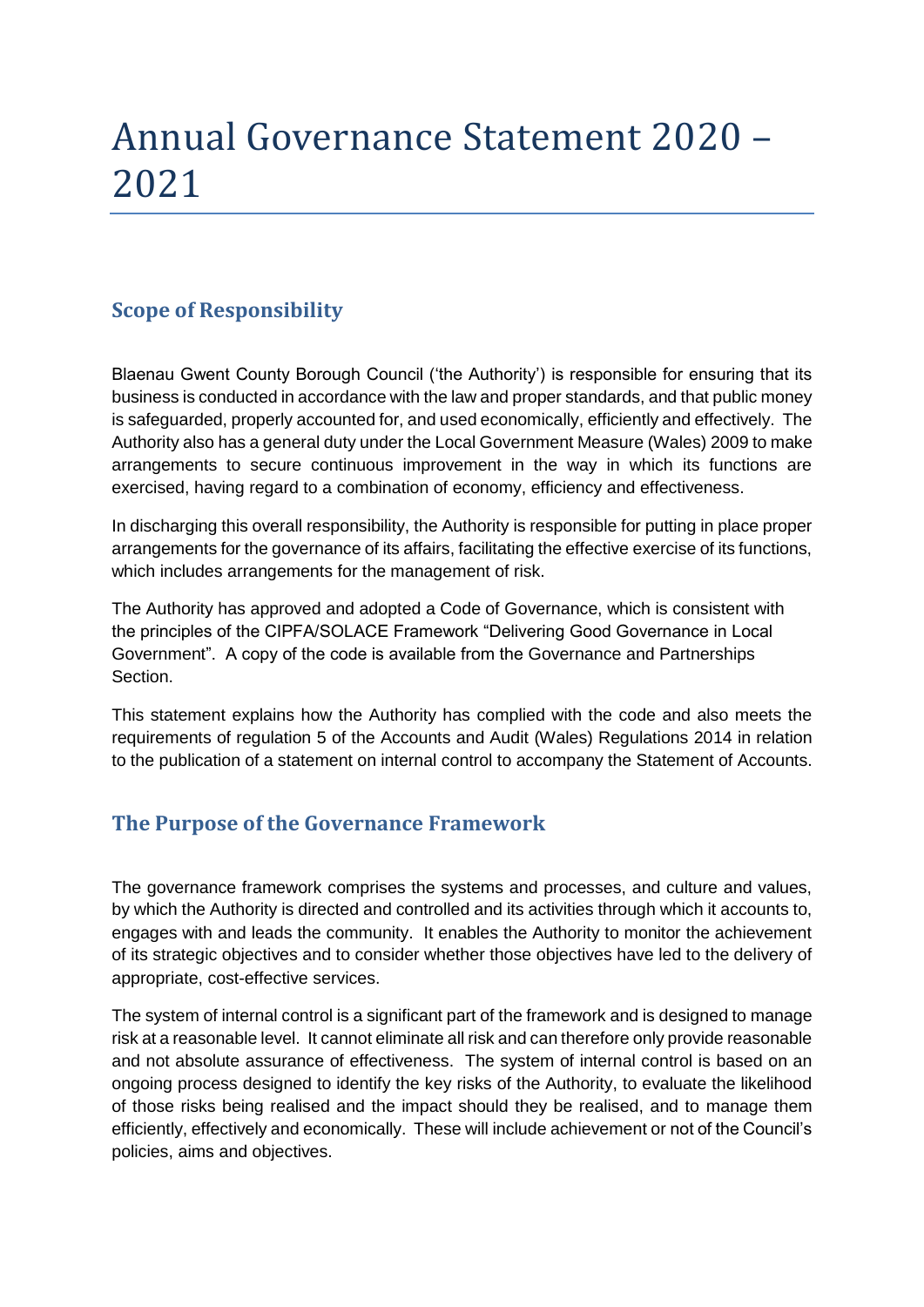The governance framework has been in place at the Authority for the year ended 31 March 2021 and up to the date of approval of the Annual Statement of Accounts.

In May 2020 Audit Wales published their Annual Audit Summary. The report included a synopsis of each review undertaken by Audit Wales over the year.

Details of the Proposals for Improvement issued by regulators during 2020/21 are available from the Corporate Performance Team, and progress against their achievement is included in the Joint Finance and Performance Report. These proposals are attached at Appendix A.

# **The Governance Framework**

The governance framework includes the key elements of the systems and processes that comprise the Authority's governance arrangements, along with an assessment of their effectiveness. The ways in which the Authority demonstrates this are discussed below. Each core principle set out in the Authority's Code of Governance is identified, along with the selfassessment of how well it is applied and how we propose to improve in future. The review of effectiveness is informed by the work of the Senior Managers, who have responsibility for the development and maintenance of the governance environment, the Audit and Risk Manager's annual report, and by the commentary from the external auditors and other regulators.

> **Core Principle A Behaving with integrity, demonstrating strong commitment to ethical values, and respecting the rule of law.**

# *How we do this:*

A Governance Framework exists that sets out the standards and processes to be adopted by both Members and Officers. Codes of Conduct, detailing Member / Officer relations, are contained within the Constitution and all are required to make declarations of any interests that impact on their positions / functions. These documents are periodically reviewed and updated, and are influenced by best practice and recommendations from both internal and external regulators.

Members' declarations are retained by the Monitoring Officer and Officers' declarations are held by Service Managers. All Council meetings are conducted in accordance with the agreed democratic process and have declarations of interest as part of the agenda, with any declarations noted in the minutes and Members withdrawing or not taking part in the debate as appropriate.

A Policy Framework exists to guide both Members and Officers in fulfilment of their roles. This includes a Whistle-Blowing policy enabling Members, Officers and the public to report any concerns regarding the integrity and operations of the Authority. In addition, policies such as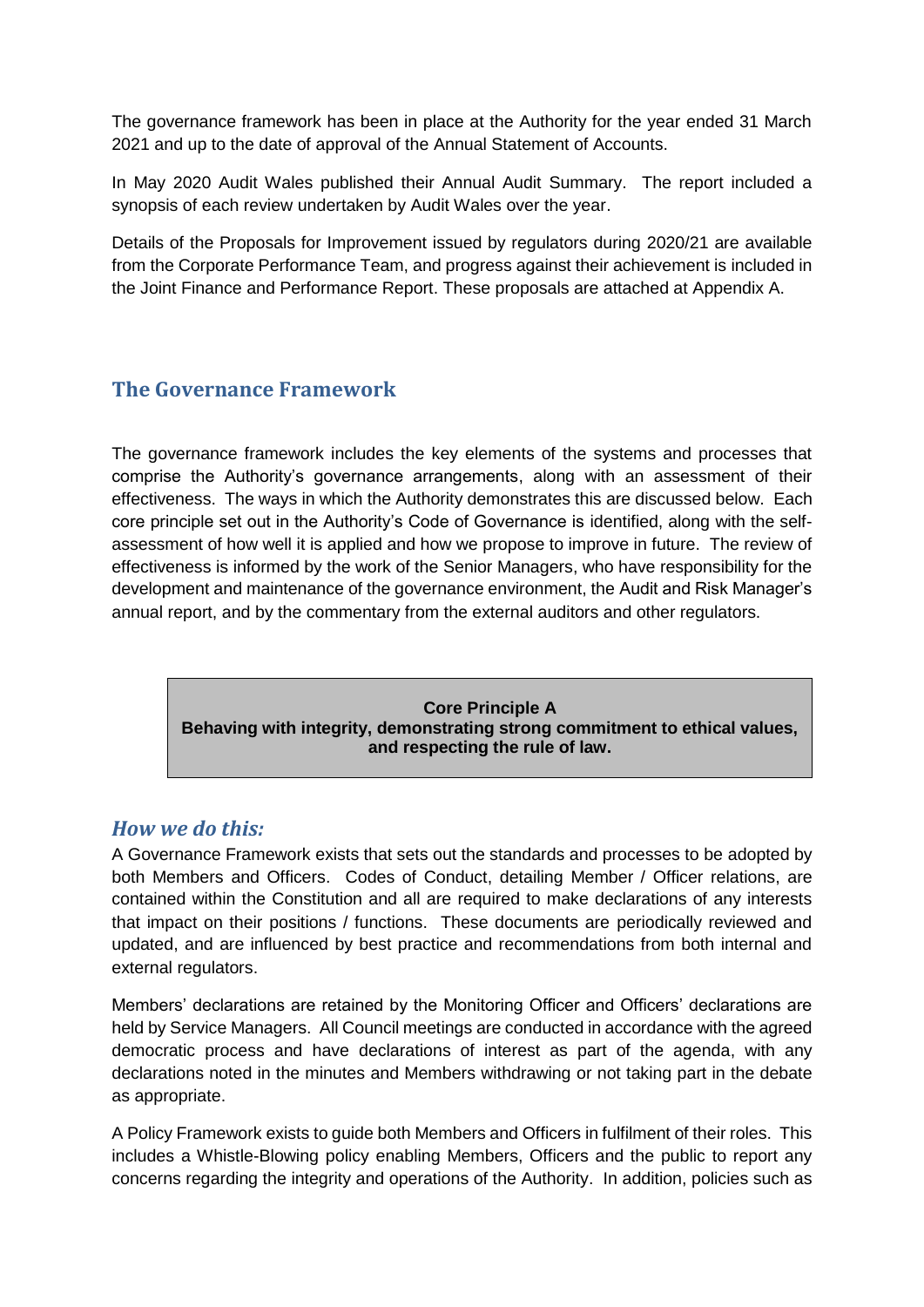disciplinary or grievance procedures have been formulated for dealing with breaches to the codes.

Both Officers and Members are advised through the induction process of the standards of behaviour required by the Council throughout their term of office or employment. Continued adherence to the ethical values of the Authority is confirmed through a performance review protocol for all Officers and a Personal Development Review (PDR) / Competency Framework (CF) in place for Members. The PDR / CF is a mandatory process for senior salary holders, and non-senior salary holders are also offered the opportunity to undertake a PDR / CF.

The Authority's constitution has a published Scheme of Delegation of Functions, which is agreed and published annually. This scheme details subject areas, and identifies the bodies or individuals responsible for decision making. It sets out the terms of reference for the various committees in operation. In addition, both the Monitoring Officer and the Section 151Officer have oversight of the decisions made by the Authority to ensure their lawfulness and financial probity.

# *Review of Effectiveness:*

Each Committee conforms to legislative requirements including compliance with the Local Government (Wales) Measure 2009, Social Services and Well-being (Wales) Act 2014 and the Well-being of Future Generations (Wales) Act 2015. The decision making process is documented and the Authority's Scrutiny Committees can 'call in' a decision which has been made by the Executive Committee but not yet implemented. No decisions were called in during 2020/21.

Work has continued to strengthen Blaenau Gwent's Scrutiny and Democratic Committee arrangements. Throughout the response to the Covid 19 pandemic, all members were provided with laptops to assist them with remote access. Support arrangements and guidance were put in place to support members through this unprecedented time.

Mandatory sessions on the Constitution including roles and responsibilities are held for all new Members.

The Ombudsman received a number of complaints against members in 2020/21 in relation to Blaenau Gwent. None of these complaints were upheld. There were 2 whistle-blowing incidents reported to the Authority during the year and both currently being investigated.

# *Recommendations for Development:*

- Continued adherence to the Authority's policies and procedures which exist to guide Members and Officers to comply with the Council's expectations in terms of acting with integrity.
- To evidence the robust application of the Authority's Code of Conduct, an Internal Audit review of the declarations of interest process will be concluded.
- In line with good practice, an Annual review (as a minimum) of the Constitution and Scheme of Delegation to ensure the Authority's governance and decision making processes remain fit for purpose.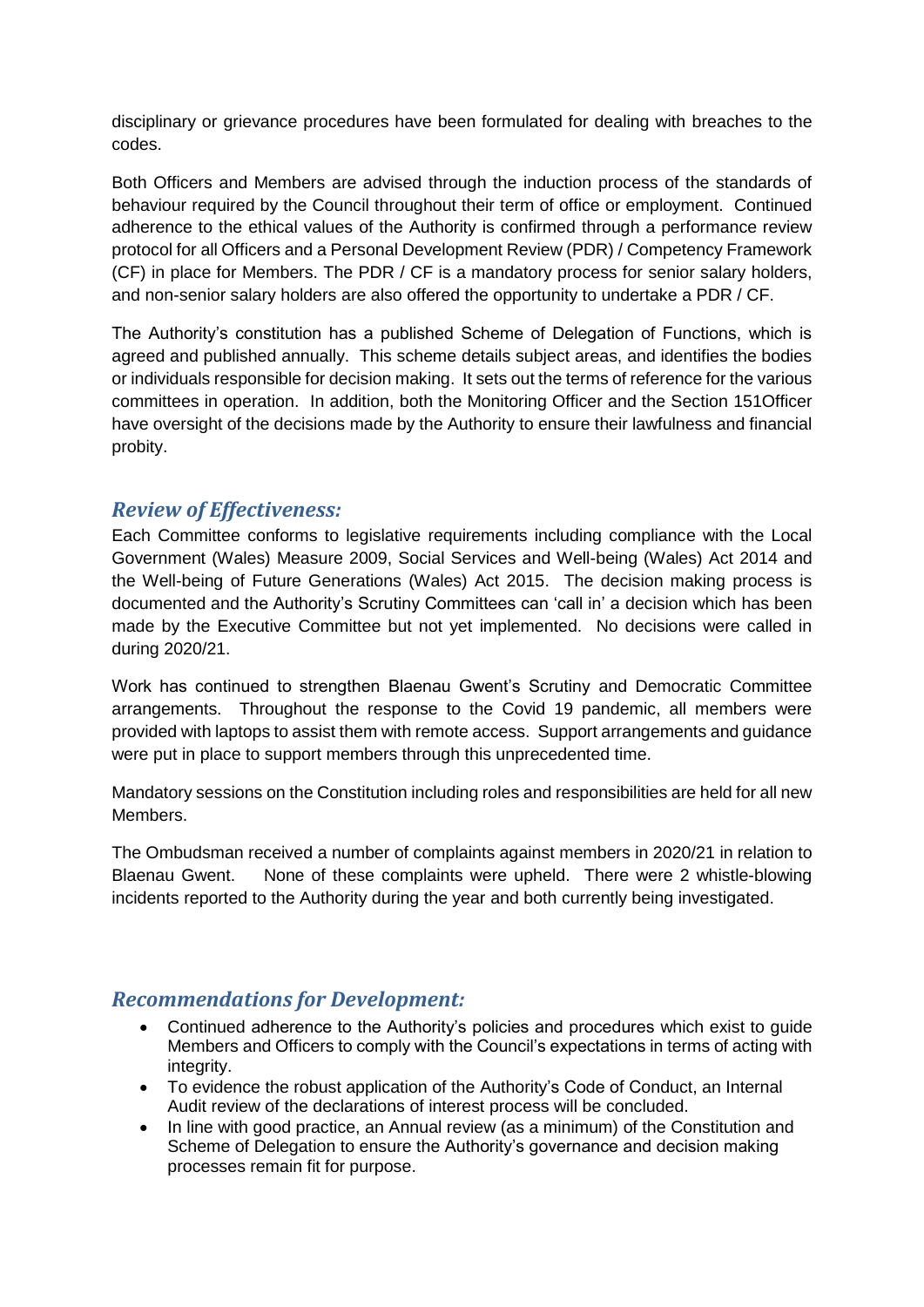- Continued application of the Members Performance Development Review Scheme and competency framework.
- Continued application of the Officers Performance Review Scheme.
- Audit plans for future years will include testing a range of policies and procedures.

#### **Core Principle B Ensuring openness and comprehensive stakeholder engagement.**

# *How we do this:*

The Council continues to develop the way in which it engages with the community and new processes for engagement with the Town and Community Council have been developed. Over the last 12 months the Council reduced its engagement activities relating to the Covid 19 pandemic but the following engagement activities have taken place:

- Youth Forum and Older Peoples network supporting Community Impact Assessments aligned to Covid 19;
- Budget Setting Engagement for 2021/22; and
- Blaenau Gwent Climate Assembly

CLT have recently agreed for the Council to have a Corporate Engagement Calendar in order to map out the breadth and types of engagement activities being delivered across the organisation to support better planning and co-ordination in the future.

The Blaenau Gwent Local Well-being Plan 2018 to 2023 sets out the main priorities for strategic partnership working. To support the Plan for its implementation the PSB has developed a Strategic Work Programme which was signed off in January 2020. This Work Programme has identified five high level actions to be taken forward:

- First 1,000 days and Early Years Pathfinder;
- Building a healthier Gwent / Integrated Well-being Networks;
- Climate Change;
- Blaenau Gwent Sustainable Food Programme; and
- Foundational Economy.

Each of the high level actions has an identified PSB sponsor.

During 2018/19, the Council developed a Corporate Plan 2018/22 which included revised Well-being Objectives (which also act as Improvement Objectives). In summer 2020, the Council undertook a review of the Corporate Plan linked to the response and learning to date from Covid 19 and what the Council is aiming to achieve by the end of the Plan in 2022. This resulted in some amendments being made to the Well-being Objectives in order to better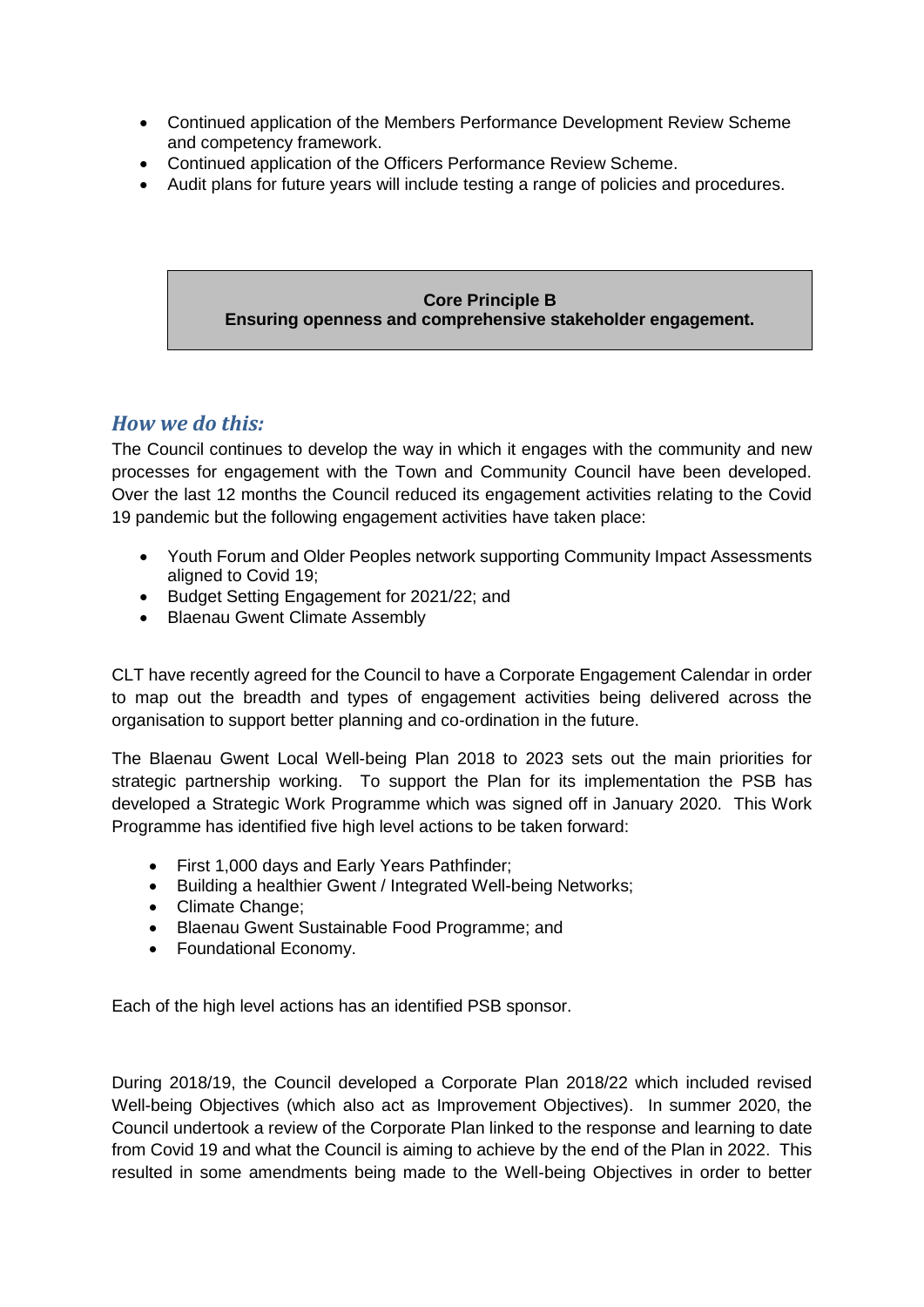demonstrate the contribution different areas across the Council will contribute to achieving them, enhancing our One Council approach. The overall emphasis of each Well-being Objective has not changed:

- **Protect and enhance our environment and infrastructure to benefit our communities**
- **Support a fairer sustainable economy and community**
- **To enable people to maximise their independence, develop solutions and take an active role in their communities**
- **An ambitious and innovative council delivering the quality services we know matter to communities**

Blaenau Gwent continues to work with a wide range of partners where partnership opportunities provide better outcomes for local residents than the Council could achieve if working on its own. We work in partnership with a variety of stakeholders including staff, residents and businesses. Examples of collaborations and partnerships include:

- Education Achievement Service (EAS)
- Shared Resource Service (SRS)
- Public Service Board (PSB)
- Cardiff Capital Region City Deal
- Local Nature Partnership Blaenau Gwent and Torfaen
- Tech Vallevs

.

- Valley Task Force
- South east Wales Safeguarding Board (GWASB)
- Greater Gwent Health, Social Care and Well-being Partnership;

The Council has an established engagement framework for staff and the Council's Trade Union and Consultation Framework has been reviewed and updated this year. The Partnership and Engagement Team has developed an overarching Council Engagement Framework which includes engagement with staff. An example of this engagement is the consultation undertaken with staff in relation to the new operating model.

# *Review of Effectiveness:*

To ensure relevant stakeholders are engaged throughout the Councils policy development and decision making processes, comprehensive engagement events have been held throughout the year.

The Policy, Partnership and Engagement Team have supported a number of engagement and participation activities and events. The Council continues to hold a number of key engagement and participation activities and events including: Youth Forums; School Grand Council; quarterly Over 50's Network and Forum; and equality focused Access for all Forums. The Council also continues to develop its use of social media channels such as Twitter, Facebook and Flickr.

Engagement with staff regarding the process for staff supervision has been undertaken which has led to improvements to the process in order to encourage discussion in identified areas.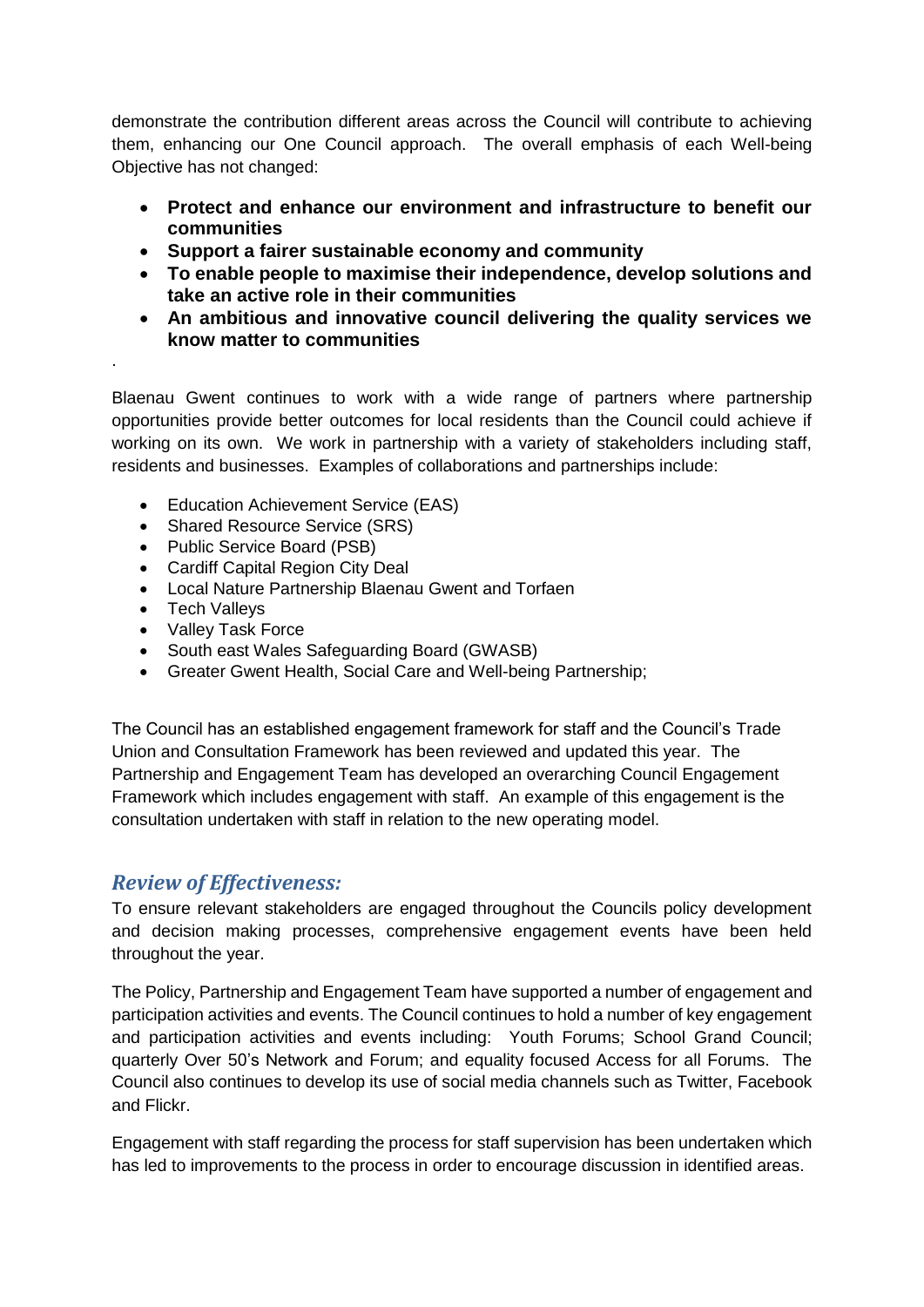Engagement arrangements with Audit Wales are in place with regular meetings with the Head of Governance and Partnerships, regular meetings with the Section 151 Officer and separate monthly meetings with the Managing Director. Quarterly meetings are also undertaken with the Leadership.

The Authority's Education Services have regular half-termly Local Authority Link Inspector (LALI) meetings convened with Estyn in line with inspectorate requirements. The Authority has update meetings between the Corporate Director Education, political leaders and the Welsh Government officials as and when required.

The Regional Partnership Board has submitted a 'Transformational Offer' to Welsh Government setting out proposals of how the Gwent region would support the continued development of a 'seamless system' of care, support and well-being, in response to the Welsh Government's new long term plan for health and social care, 'A Healthier Wales'. The offer in total for Gwent amounted to £13.4 million of new limited funding over a two-year period. Four areas were selected, derived from the priority areas within the Area Plan and the considered directions of the Regional Partnership Board. These include:

- The development of early intervention and prevention services;
- The development of primary and community care services;
- The redesign of child and adolescent emotional and mental health services;
- The development of an integrated 'Home First' discharge model.

# *Recommendations for Development:*

- Monitor progress of the Local Well-being Plan.
- Continued implementation of the Council's Engagement Programme as part of the Engagement Strategy.

#### **Core Principle C Defining outcomes in terms of sustainable economic, social, and environmental benefits.**

# *How we do this:*

The Authority has reviewed its priorities, vision and values and these are set out in the Council's Corporate Plan 2018/22. The Corporate Plan acts as the Council's business plan and is directly linked to the priorities in the Well-being Plan. The Corporate Plan was approved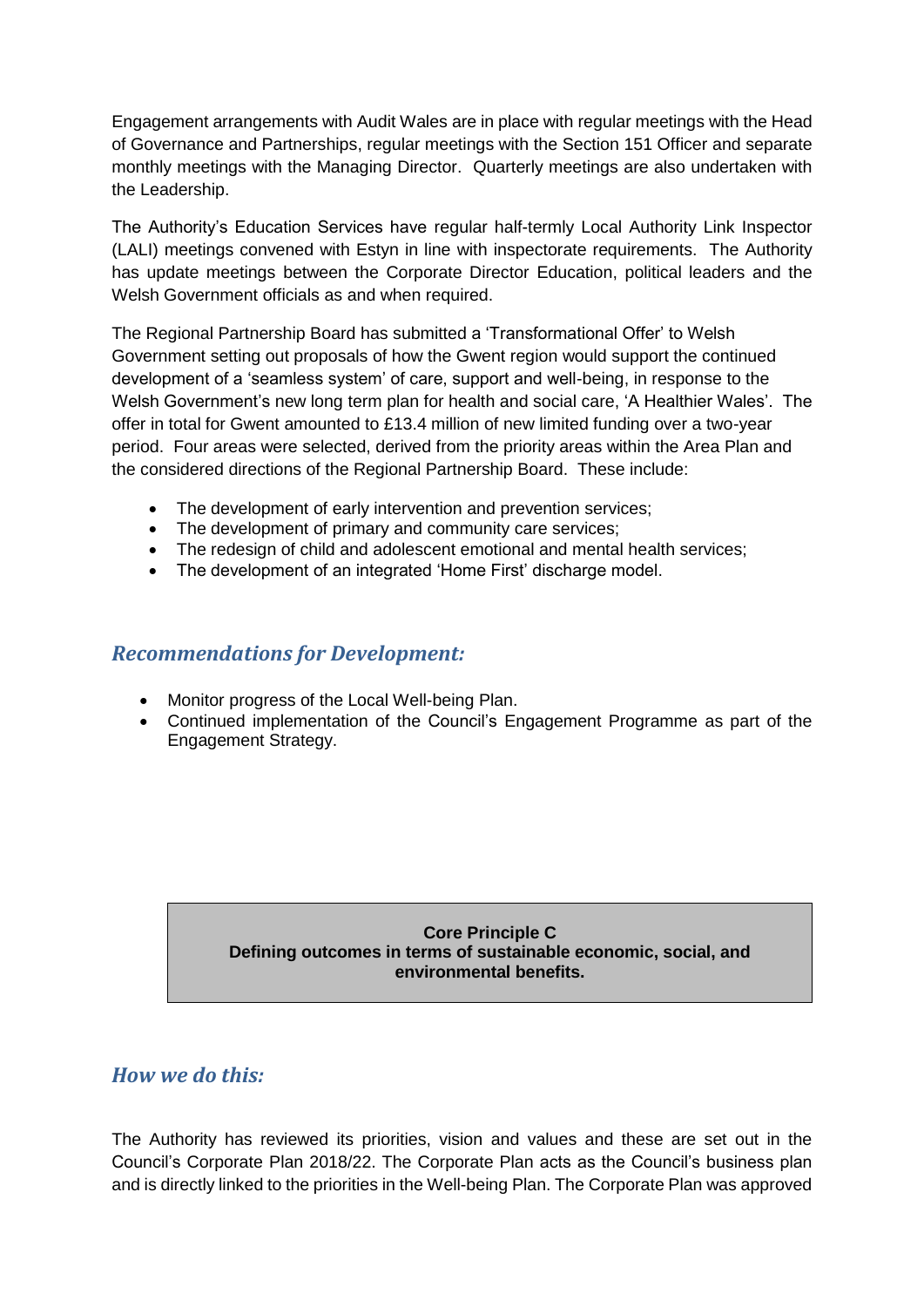by Council on 26<sup>th</sup> April 2018 and covers the four-year period to 2022, in line with the remainder of the term of office until the next local elections. In 2020 a review of the plan was undertaken to consider the learning from the COVID 19 pandemic. This resulted in some amendments being made to the Outcome Statements in order to better demonstrate the contribution different areas across the Council will contribute to achieving them, enhancing our one Council approach. The overall emphasis of each Outcome Statement (Well-being Objective) has not changed.

The Corporate Plan 2020/22 Outcome Statements are:

- **Protect and enhance our environment and infrastructure to benefit our communities**
- **Support a fairer sustainable economy and community**
- **To enable people to maximise their independence, develop solutions and take an active role in their communities**
- **An ambitious and innovative council delivering the quality services we know matter to communities**

The priority areas also act as our Well-being Objectives as part of the Well-being of Future Generations (Wales) Act.

In October 2020, the Council published its assessment of Performance for 2019/20, detailing progress made throughout the year against the priorities identified within the Plan. It also included an assessment of the work undertaken as part of the response to the global pandemic, Covid 19.

The Wellbeing of Future Generations (Wales) Act 2015 established statutory Public Service Boards (PSBs) to improve the economic, social, environmental and cultural wellbeing across Wales by strengthening joint working across all public services. The Authority is one of five statutory members of the board.

The Blaenau Gwent PSB was established with an agreed Terms of Reference and a PSB Scrutiny Committee has also been set up through our agreed democratic processes. The Well-being Assessment and Well-being Plan have been developed and published with the Council leading on this work.

Audit Wales undertook a national review of PSBs in Wales which led to four proposals for improvement being received in October 2019 for consideration by PSBs across Wales.

The Authority has a Strategic Equality Plan that was subject to comprehensive engagement including through the Access for all Forum and the Older Peoples Network as part of its development. The Authority is committed to the principles of the Wales Procurement Policy that identifies Procurement as a strategic enabler, delivering key policy objectives to support the Council's economic, social and environmental priorities.

A consultation process was completed on the proposed approach for delivery of the Strategic Equalities Plan prior to the Member Equalities Task and Finish Group completing its work and the Strategic Equalities Plan presented for approval at Council in March 2020.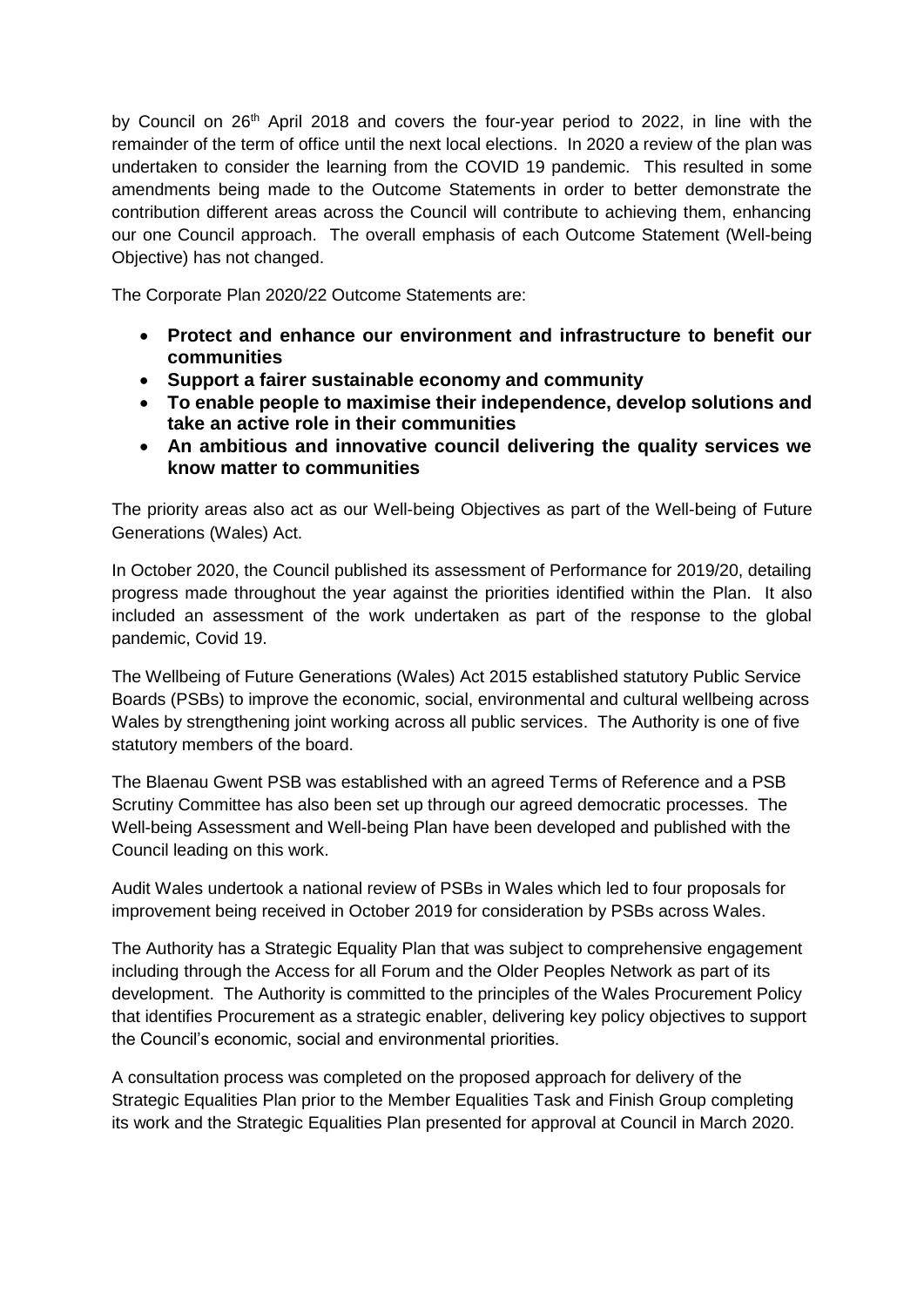The Welsh Education Strategic Plan (WESP), is monitored via the Blaenau Gwent Education Forum (WEF) on a termly basis and presented to Scrutiny / Executive prior to the annual return to Welsh Government.

The Authority receives a capital allocation from Welsh Government that is used along with the capital receipt reserve to form a capital programme providing a range of sustainable benefits for the Authority. The funding is allocated based on departmental bids for projects. The bids are analysed and scored in line with a set of criteria that consider, amongst other things, the projects alignment with corporate and national priorities.

# *Review of Effectiveness:*

Equality Impact Assessments are undertaken against all relevant proposals, and included within the business planning framework, reporting template and strategic business reviews. The Annual Report to the Equality and Human Rights Commission was published and submitted within the appropriate timescales.

On an annual basis the Council prepares an Annual Welsh Language Monitoring Report, which is produced in accordance with the requirements of the Welsh Language (Wales) Measure 2011. The 2019/20 report was provided to the Corporate Overview Scrutiny Committee in December 2020. The statutory deadline for publishing the report is June each year. However, due to Covid 19 this needed to be delayed as resources to support Welsh Language reporting was used to support critical services during response. The following action was taken in-line with the Welsh Language Commissioner's Office advice:

i) That a current copy of your annual report is made available on your website and the reason for delay is stated.

It is a statutory responsibility for the Corporate Director of Social Services to assess the effectiveness of the delivery of Social Services and produce an Annual Report. The Annual Report contributes to and forms part of the Annual Council Reporting Framework (ACRF). The report of the Corporate Director of Social Services was presented to the Social Services Scrutiny Committee in September 2019. As part of legislative amendments made as part of the response to the global pandemic and due to the unprecedented challenges facing everyone at this time there is no requirement to submit performance data by the Director of Social Services until September 2021.

The Transformation Programme to support the continued development of a 'seamless system' of care, support and wellbeing in Gwent, in response to the Welsh Government's new long term plan for health and social care 'A Healthier Wales' has seen progress. The SPACE well-being (Single Point of Access for Children's Emotional Well-being and Mental Health) Programme hosted by Families First have shown early indications that the mental health needs of children and young people are being assessed early with the right agency taking the lead on providing the most appropriate interventions.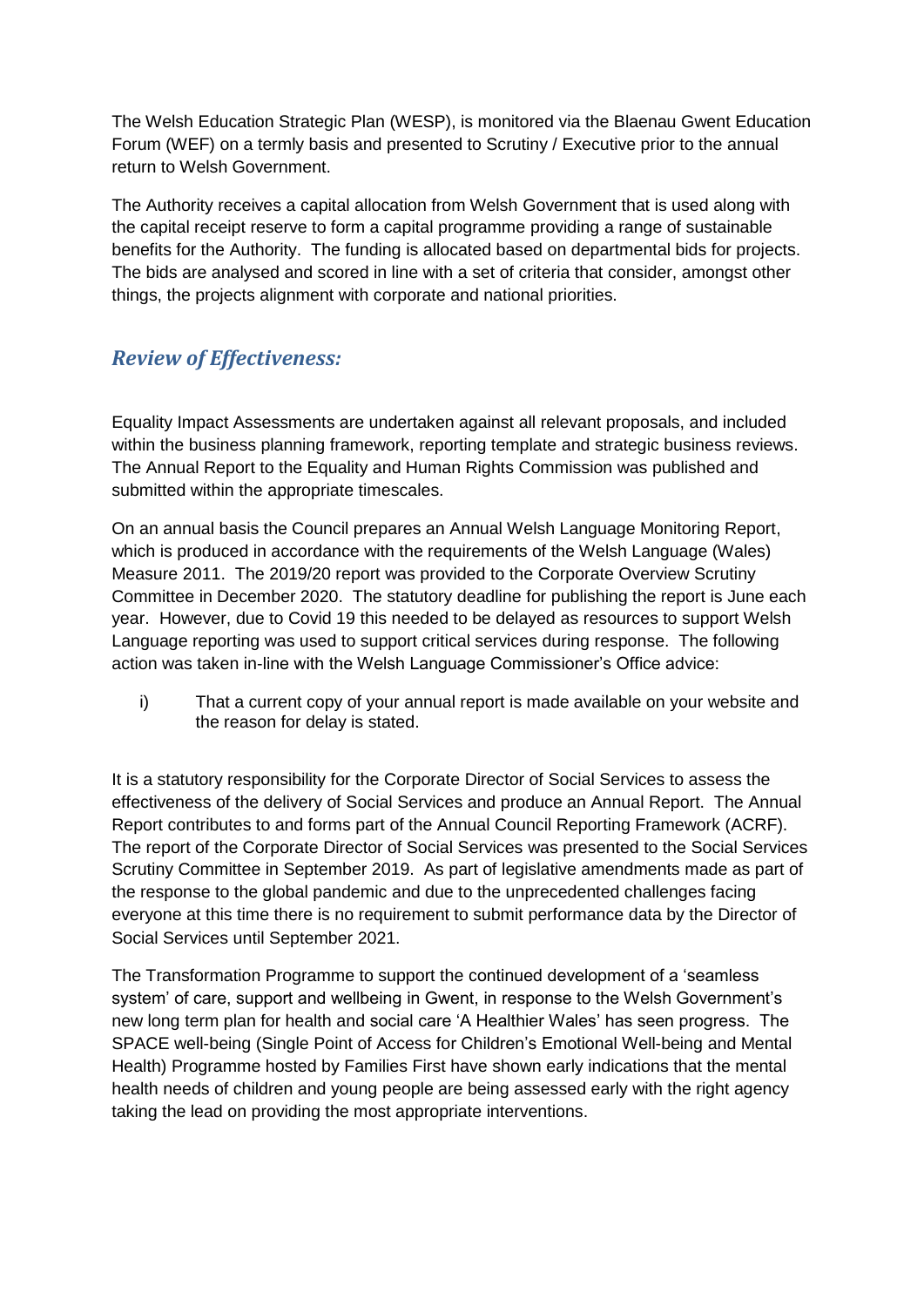Strong progress continues to be made on the Council's Welsh Education Strategic Plan (WESP), including approval to implement a proposal to establish a new 210 place Welsh medium primary school in the Tredegar area.

Compassionate Communities is also part of the Transformation Programme that aims to improve the well-being of people across Gwent. Work includes the development of IAA outreach across the Compassionate Communities within 11 GP practices and also at community and acute hospital sites, where initial positive outcomes have been reported. Compassionate Communities also include Community Connectors actively participating in Multi-Disciplinary Team Discussions and Hospital discharge follow up phone calls.

# *Recommendations for Development:*

- Continued implementation and mainstreaming of the Welsh Language Standards across all areas of Blaenau Gwent.
- Continue to support the collective and individual body duties under the Well-being of Future Generations Act.
- To implement the new code of practice in relation to the performance and improvement framework of Social Services in Wales.
- Review the Independent Living Strategy (2005-2021) and to develop a new 10-year strategy integrated across health and social care.

#### **Core Principle D Determining the interventions necessary to optimise the achievement of the intended outcomes.**

# *How we do this:*

The Authority has strengthened its Performance Management Framework to ensure a consistent approach and accountability for performance improvement. This process has been aligned to the Risk Management Framework to provide one approach for data collection and monitoring.

A Strategic Commercial and Commissioning Board has been established to provide oversight and scrutiny of the Council's commercial; activities, primarily commissioning, procurement, investments and trading. The board provides challenge with regards to the merits of each spending proposal and ensures a consistent approach to spending in line with the objectives of the Authority.

The corporate reporting format has been designed to guide officers and members to consider the key implications of any proposals put forward. The report has defined areas for considering options appraisal, risk, staffing and financial impact, along with the contribution to the Sustainable Development Principles. This assists in the process for making informed and transparent decisions and ensures the links between budget and planning are considered.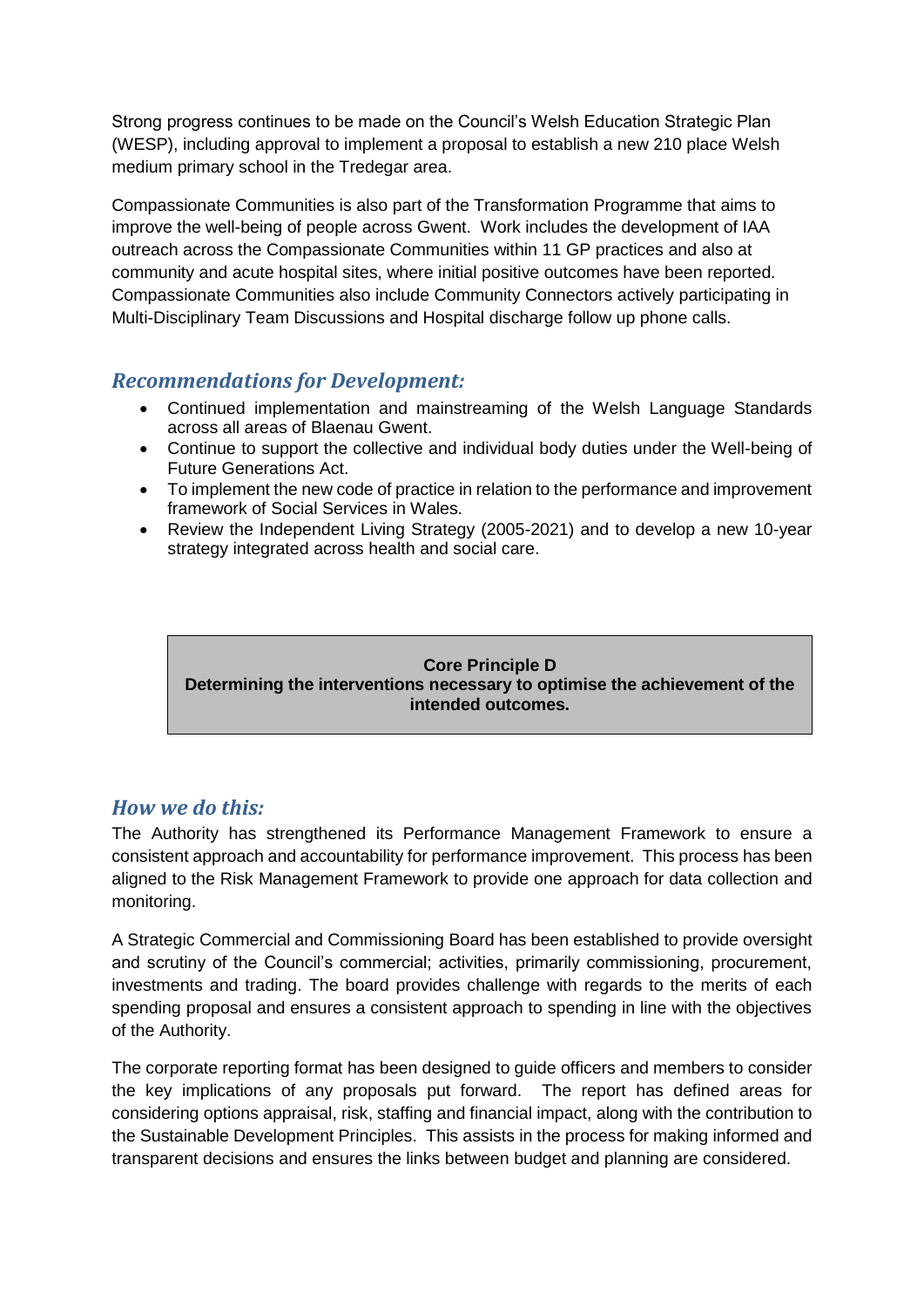# *Review of Effectiveness:*

The Authority presents the Joint Report to the Corporate Overview Scrutiny Committee and Executive Committee on a quarterly basis. This report highlights key messages, performance information, workforce information, financial analysis, Strategic Business Reviews progress, Audit Wales proposals for improvement and directorate and corporate risks. Throughout the Covid 19 pandemic the reporting of the Joint Report was put on hold, although the Council did produce its annual assessment of performance within the required timescales. Corporate Leadership Team agreed for business plans to be completed to provide an end of year position statement so that an end of year Joint Report can be presented to the new committee cycle starting in June 2021.

Self-evaluation arrangements are in place and continue to be refined, requiring each service area to consider how its activities contributed to the achievement of its intended outcomes and support the Council to achieve its goals. The process enables us to gather and use good quality information to better understand how we are performing. As part of the Local Government and Elections Act, there is a requirement for Local Authorities to conduct robust self-assessments and reporting on the extent to which the Council is meeting the performance requirements in order to improve the social, economic, environmental and cultural well-being of its local communities. As part of this the Council will be undertaking a review of its selfassessment processes to ensure they abide with the requirements of the Act. In preparation for this the Council has met with the WLGA.

The remit of the Strategic Commercial and Commission Board focuses on the strategic direction of the Council's commercial activities including the commissioning and procurement of the organisations third party spend.

# *Recommendations for Development:*

- Review of the self-evaluation process.
- Reinstatement of business planning cycle

**Core Principle E Developing the entity's capacity, including the capability of its leadership and the individuals within it.**

# *How we do this:*

Blaenau Gwent has 42 elected members who collectively make up the decision making body for the Authority. This is complemented by an officer structure of trained and experienced people.

Most policy decisions are developed by the Executive Committee, which for 2020/21 has comprised the Leader and four Members with individual portfolio responsibilities. The portfolios were agreed at the Annual General Meeting (AGM) of the Council in April 2020.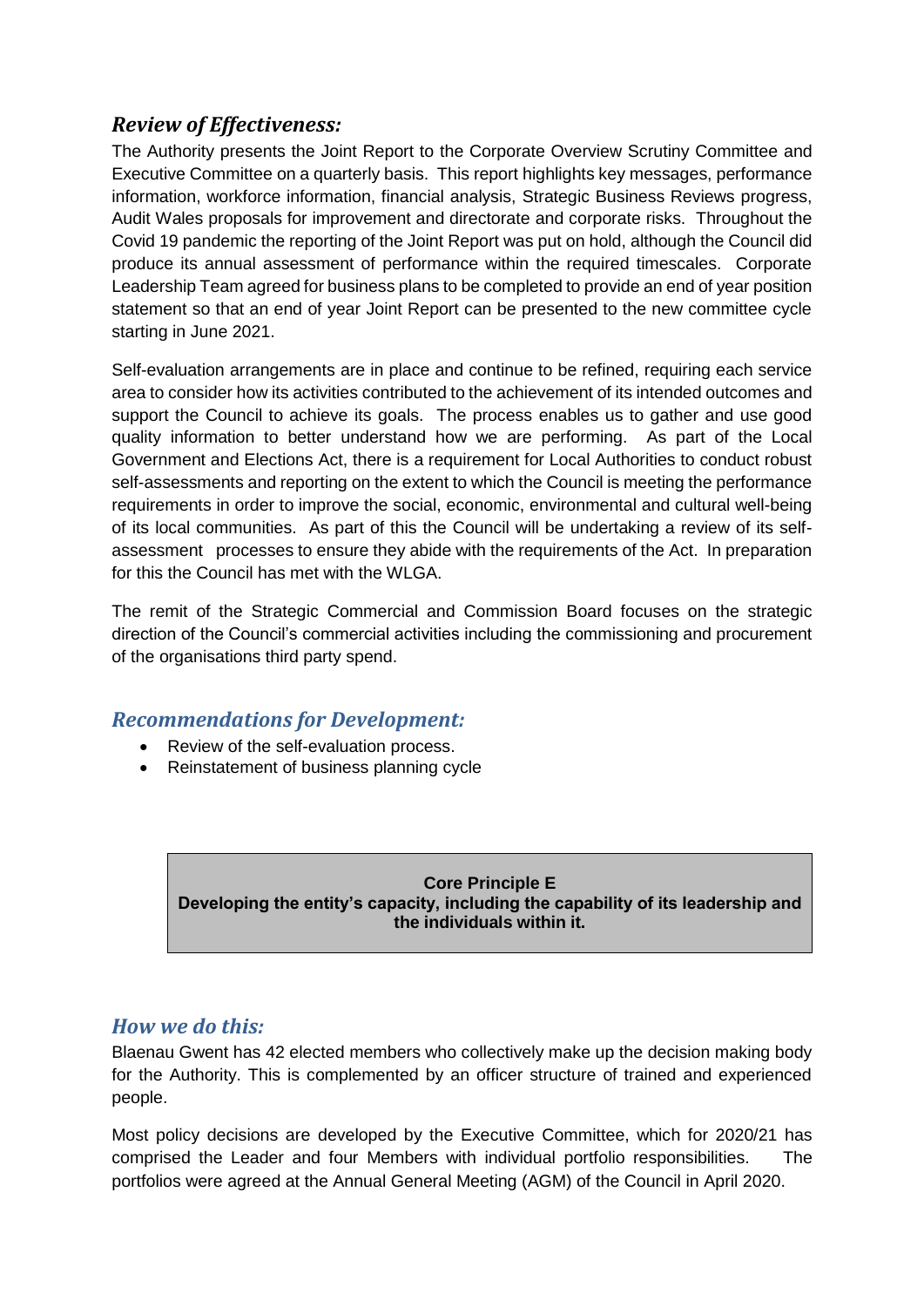In addition to the Executive Committee, the Authority's Committee structure also comprises three decision making Committees (1 x Planning and 2 x Licensing), five Scrutiny Committees, two Joint Scrutiny Committees, a Public Service Board Scrutiny Committee, a Standards Committee, a Democratic Services Committee and an Audit Committee.

Members are appointed to these Committees, each of which is supported by relevant officers. Payments to Members who are in positions which attract a senior salary are in line with the determinations of the Independent Remuneration Panel for Wales.

There are four statutory posts in place namely the Head of Paid Service, the Monitoring Officer, the Head of Democratic Services and the Section 151 Officer. These are satisfied by the appointments of the Managing Director, the Head of Legal and Compliance, the Head of Governance and Partnerships and the Chief Officer - Resources, respectively. These post holders are charged with ensuring elected Members receive appropriate advice

There are two further officer roles, namely, the Corporate Director of Education and the Corporate Director of Social Services who undertake statutory functions for Education and Social Services respectively. Two more officer roles are taken up by the position of Corporate Director of Regeneration and Community Services and the Chief Officer – Commercial. During 2021 there were changes to the CLT with the appointment of a new Corporate Director of Education and a new Chief Officer –Commercial.

The Authority has a clear set of strategic outcomes, supporting actions and competencies which relate to service delivery. Both Members and Officers receive appropriate training to enable them to develop / enhance the necessary skills to fulfil their roles.

A Performance Coaching Scheme exists for Officers and a Personal Development Review Scheme (PDRs) and Competency Framework for Members to ensure an appropriate level of competency and to identify any further training needs or continuous professional development requirements that are required for the job role, or to prepare them for future roles. Most officer posts have a detailed job description and person specification, and selection is made through a robust recruitment process to meet the specific skills and competencies of the post.

Role descriptions for Members are established and include specific role descriptions for senior member roles. These are included within the Constitution.

# *Review of Effectiveness:*

In November 2018 the Council received its Level 1 Wales Charter for Member Support and Development awarded by the Welsh Local Government Association, recognising the Authority's good practice in this area. The Member Development Strategy was updated as part of this process. A Member Induction Programme has been implemented and was aligned to the forward work programmes following the local election on 4<sup>th</sup> May 2017. Procedures for Member Personal Development Reviews (PDR) are in place. The PDR process has been enhanced with the development of a Members Competency Framework which was considered and approved at the AGM in May 2018. This process is mandatory for all senior salary holders and offered to all members.

A revised mentoring scheme for Members has been agreed by Council. Three Members have undergone mentoring training and a further three requests from Members to become mentors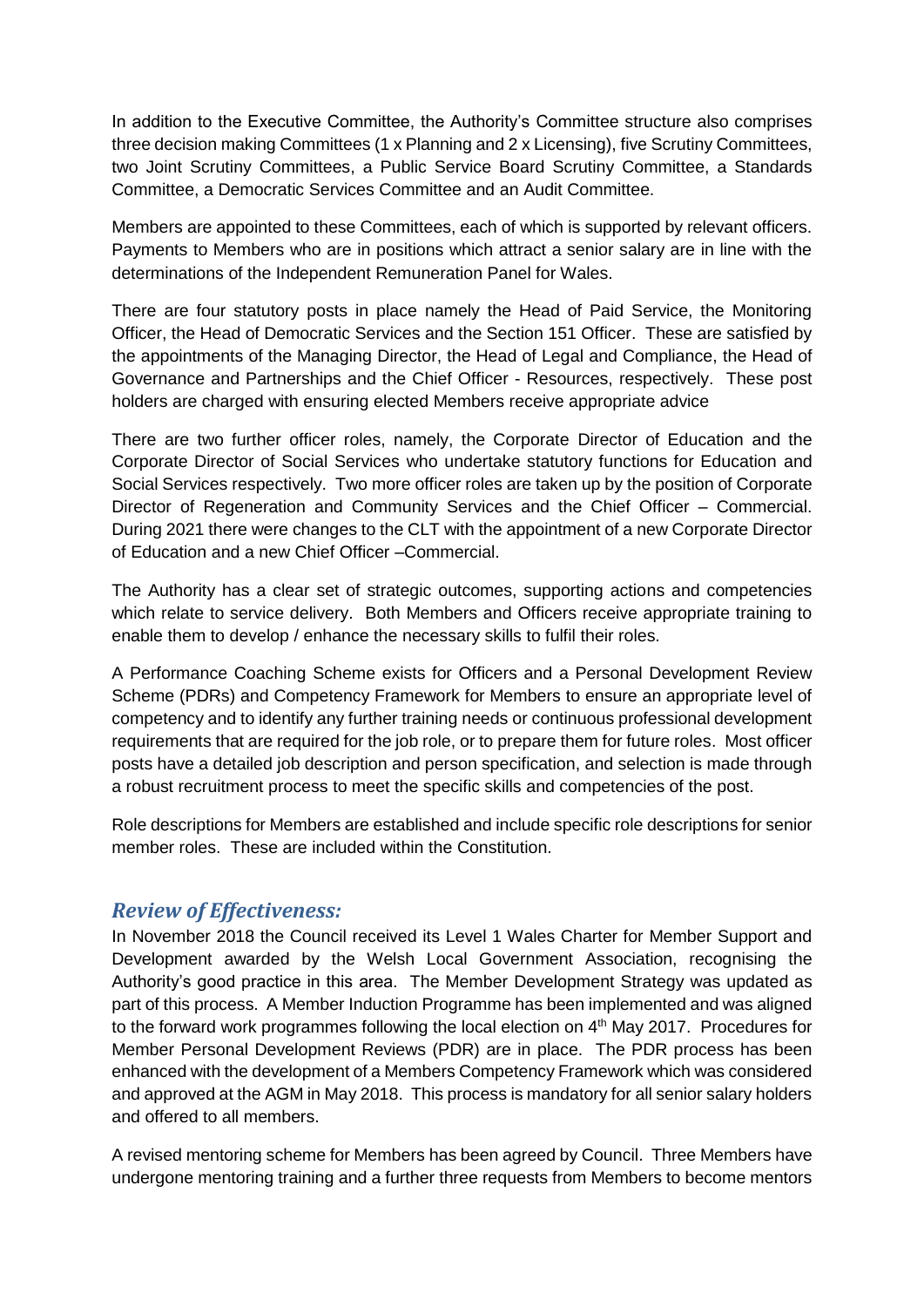have been received as part of the Personal Development Review (PDR) process. Currently two Members have requested to be mentees.

A Corporate Leadership Team (CLT) operates within the Authority, consisting of the Managing Director, supported by departmental Directors and Chief Officers. These meetings are minuted and key information is disseminated to all officers through an established reporting structure.

The Authority monitors performance reviews through the management structure, feeding concerns up to CLT as appropriate. There is an established Engagement and Consultation Framework agreed with and in place for trade union involvement which has been reviewed and updated with them in 2019/20. An Engagement Strategy was introduced during 2018 which includes staff engagement.

In house, on the job training continues and essential external training is undertaken. Managers and staff have the ability to discuss capability and capacity issues as part of the performance review process.

One members of staff was the subject of the capability process during the period April 2019 – March 2020, this was commenced and resolved during the period.

Five internal grievance procedures were instigated between April 2019 and March 2020. All were closed by the end of the year.

A new Leadership Development Programme was planned for the end of 2020, but progress was delayed due to the pandemic.

# *Recommendations for Development:*

Develop and implement a new Leadership Development Programme.

**Core Principle F Managing risks and performance through robust internal control and strong public financial management.**

# *How we do this:*

The Authority has in place a Risk Management Framework that includes a Risk Management Strategy and a Risk Management Handbook. The risk management arrangements are set out in the Performance Management Framework and are aligned to the corporate business planning process. These set out the risk appetite of the Council and provide a methodology to ensure the consistent assessment / prioritisation of the risks the Authority faces and any mitigating actions.

The Authority continues to produce the Joint Report which highlights progress in relation to finance, performance and risk.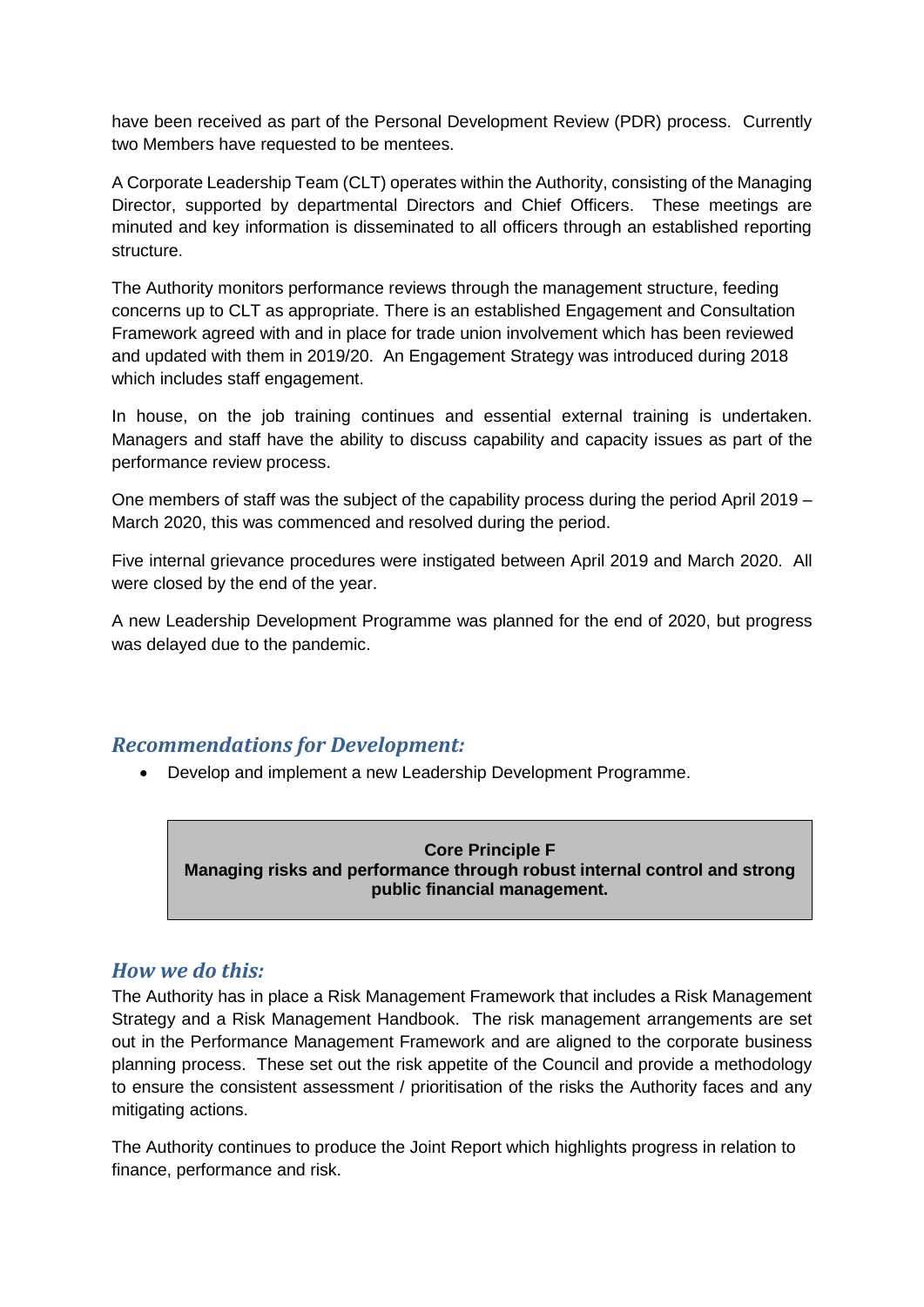The Council has an adopted corporate policy in place to deal with complaints. A review of monitoring the complaints has been undertaken and new processes and nominated officers have been identified.

A Governance and Audit Committee has been established in line with the requirements of the Local Government (Wales) Measure and the Local Government and Elections Act, receiving reports from internal and external regulators on the internal control environment, risk and governance. The Committee provides appropriate challenge and seeks assurance in line with its terms of reference that are laid in the constitution.

As a Local Authority it is necessary that we collect and use personal information to perform many of our day-to-day operations. The General Data Protection Act (GDPR) which came into force in May 2018 is the most comprehensive and significant change to Data Protection legislation in 20 years. The Council established a Corporate Project Group in April 2017 to manage the preparatory work for GDPR compliance. The Council's 'Information & Governance Officer' was assigned the statutory role of Data Protection Officer and the post retitled 'Data Protection and Governance Officer' to reflect this. The project group has since disbanded but reviews continue to be undertaken by the Information Governance Group (IGF) which is chaired by the Senior Information Risk Officer (SIRO). Following Brexit, the GDPR is now referred to as UK-GDPR as opposed to the EU-GDPR. There are currently no differences between the two.

The Council implemented an Information Asset Owner structure during the GDPR project to establish clear lines of responsibility for information management. Information Asset Registers are in place for each Department to provide corporate oversight of all key information systems and to risk assess in terms of confidentiality, integrity and availability. The Council also created a Record of Processing Activities to drill down into the necessary level of detail required under GDPR and identify the lawful basis for processing all the different types of personal data that it holds. The Council has a number of Information Governance policies and procedures to manage compliance with its statutory obligations.

# *Review of Effectiveness:*

The Authority's key governance systems continue to be risk assessed and included in the annual audit plan. Two key governance systems were subject to an internal audit during 2019/20, namely Business Planning Improvement and Data, and Strategic Policy (Welsh Language), with the findings of these audits reported to the Governance and Audit Committee during 2020/21. Three follow-up audits were completed during 2020/21 with two showing good progress against recommendations and one requiring some further work by the department. A review and update of the Anti-Money Laundering Policy was also undertaken during the year, and a review of the Anti-Bribery, Fraud and Corruption Policy commenced.

The Risk Management Strategy and Handbook were reviewed and adopted by Council in February 2018. The Professional Lead – Risk and Insurance advises Departmental Management Teams and CLT to facilitate challenge / discussions on directorate risks. This has resulted in a more consistent approach to risk evaluation and reporting becoming embedded across the Council.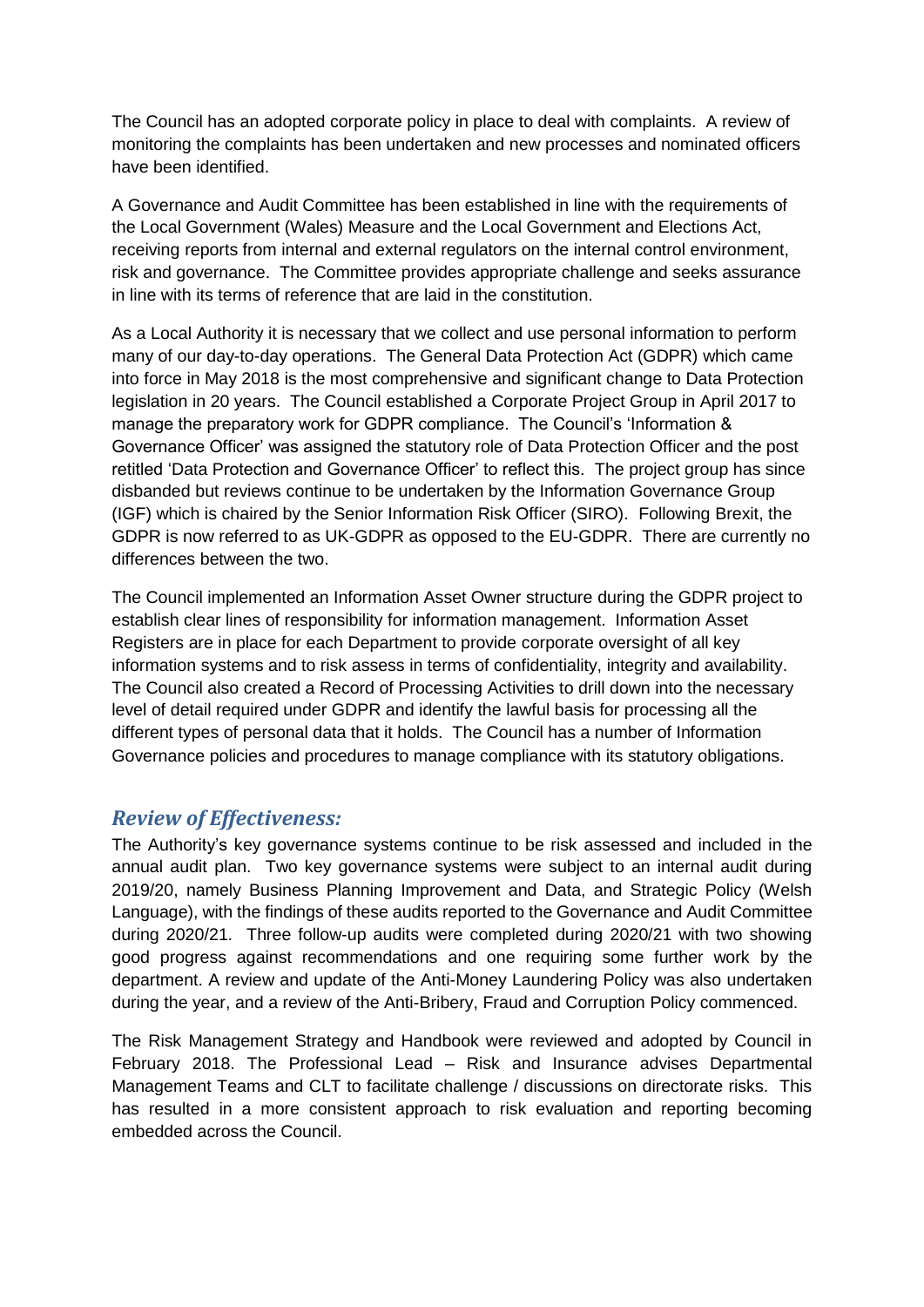The highest level risks faced by the Authority are recorded on the Corporate Risk Register. The main risks facing the Authority during the period were:

| <b>Risk Description</b>                                                                                                                                                                                                                                                                                                                                   | <b>Potential Impact</b>                                                                                                                                                                                                                                                                                    |
|-----------------------------------------------------------------------------------------------------------------------------------------------------------------------------------------------------------------------------------------------------------------------------------------------------------------------------------------------------------|------------------------------------------------------------------------------------------------------------------------------------------------------------------------------------------------------------------------------------------------------------------------------------------------------------|
| deliver and<br>Failure<br>to<br>sustain<br>the<br>changes required to ensure that<br>vital<br>prioritised<br>services<br>within<br>the<br>are<br>financial<br>constraints<br>faced<br>the<br>by<br>Council.                                                                                                                                               | Vital services will not be protected if the<br>Council fails to find more efficient ways<br>of working and improvements to social,<br>environmental<br>economic<br>and<br>well-<br>being of the areas will not be achieved.                                                                                |
| Failure to ensure adequate safeguarding<br>arrangements are in place for vulnerable<br>people in Blaenau Gwent.<br>Failure to deliver the Council's priorities<br>within the agreed annual budget.                                                                                                                                                        | Potential significant harm or loss of life.<br>Long term reputational damage and<br>confidence in the Council undermined.<br>Increased use of emergency finance<br>and the drawdown<br><b>of</b><br>measures<br>reserves.                                                                                  |
| There are 3 schools in Blaenau Gwent<br>receipt of<br>in<br>Council's<br>currently<br>Intervention arrangements as a result of<br>being in an Estyn category and the risk<br>relates to failing to make appropriate<br>progress against the Statutory Warning<br>Notices to improve and deliver against<br>their Post Inspection Action Plans<br>(PIAPs). | Potential<br>impact is on the learning<br>progress made by children at the 2<br>Implementation of statutory<br>schools.<br>the<br>interventions<br>available<br>under<br>provisions set out in<br>the School<br>Standards and Organisation Act Wales<br>2013 i.e. implementation of additional<br>grounds. |
| Exiting the EU will have an adverse<br>impact at a national and local level.                                                                                                                                                                                                                                                                              | Impact on the community and on the<br>Council funding and its ability to deliver<br>public services.                                                                                                                                                                                                       |
| Failure to improve staff attendance rates<br>within the Council.                                                                                                                                                                                                                                                                                          | Unacceptable impact on the ability of<br>Council<br>to<br>deliver<br>the<br>services<br>effectively and financially support the<br>cost of sickness absence.                                                                                                                                               |
| Failure of the Council to manage its<br>information assets in accordance with<br>requirements set down within legislation                                                                                                                                                                                                                                 | Financial<br>penalties<br>and<br>possible<br>sanctions that hinder service delivery.                                                                                                                                                                                                                       |
| Increasingly complex needs and demand<br>for services provided by Social Services<br>Education, in particular for Looked After<br>Children.                                                                                                                                                                                                               | Further significant pressure on<br>the<br>Council's budget.                                                                                                                                                                                                                                                |
| The Financial resilience of the council<br>could be at risk if the council does not<br>ensure that<br>financial planning<br>and<br>management decisions support<br>long<br>term stability and sustainability.                                                                                                                                             | Inability to deliver effective services/<br>lower quality services provided.<br>Unplanned<br>reduction<br>of<br>services<br>provided.                                                                                                                                                                      |
| The on-going COVID 19 pandemic<br>presents a continued risk to service<br>delivery.                                                                                                                                                                                                                                                                       | Potential for disruption to be on a<br>medium / long term basis as a result of<br>pandemic.                                                                                                                                                                                                                |

A copy of the full Corporate Risk Register can be obtained from the Risk Management and Insurance Section.

All Strategic Business Review projects are risk assessed using the Corporate Risk Management Framework. Decisions on managing those risks are agreed and monitored as part of the project management arrangements that are in place.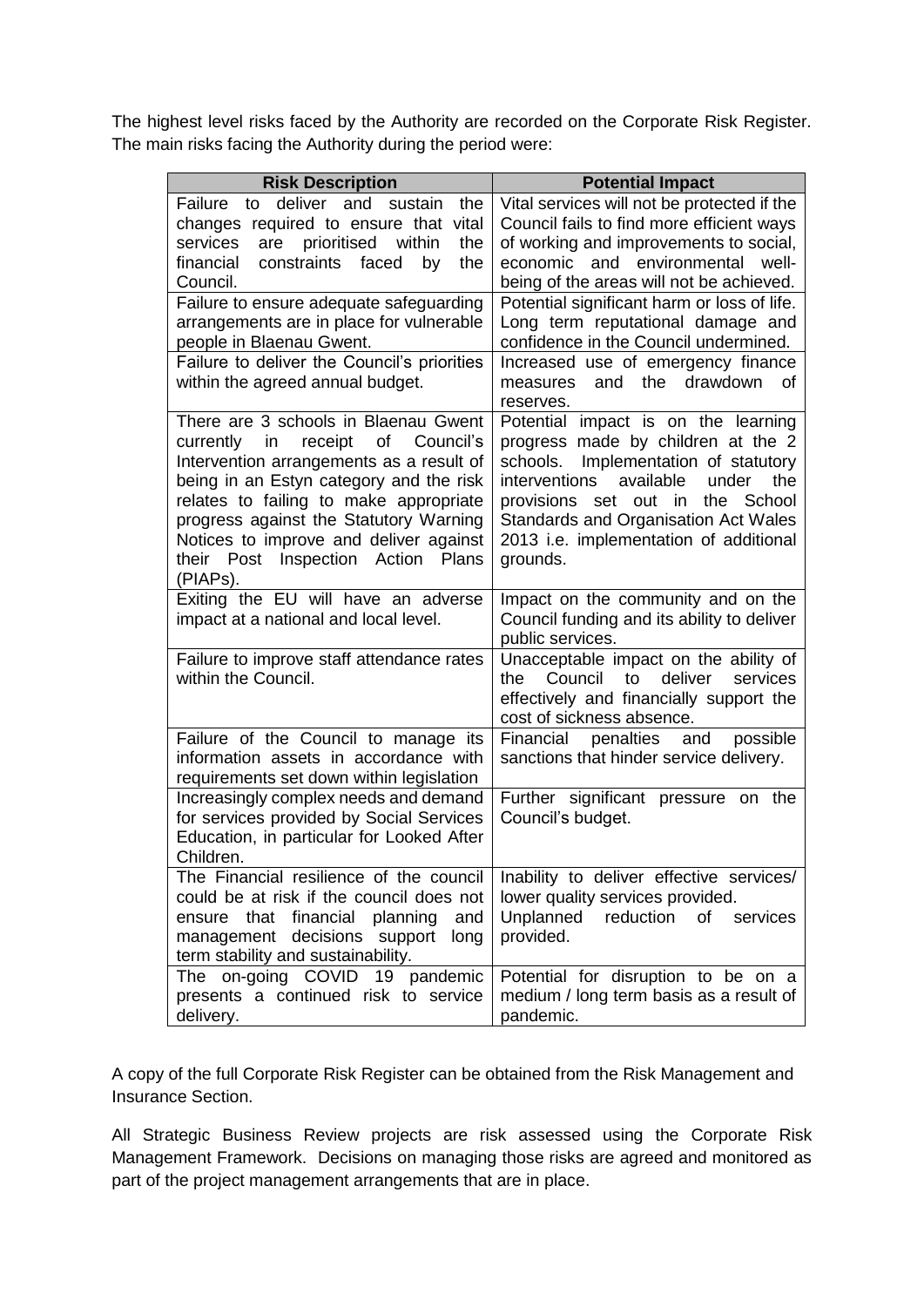All Data Protection Impact Assessments are approved by the Data Protection & Governance Officer to ensure that there are effective controls in place to mitigate the risk of a Data Protection Breach. Where a Data Protection Incident is reported, the Data Protection & Governance Officer will investigate the cause and review the responsible service area controls to ensure they are effective. The Data Protection & Governance Officer, Information Governance Forum and the Council's Senior Information Risk Officer (SIRO) review the Council's information governance arrangements to ensure they are fit for purpose.

# *Recommendations for Development:*

- To assess and demonstrate its compliance with the Local Government Measure and the aims and objectives of the Council, the annual report of the Governance & Audit Committee will be produced summarising the year's activity and evidencing their responsibilities as part of the governance arrangements.
- Regular review of Risk Management arrangements to ensure they remain fit for purpose and are implemented consistently.
- Conclude the review of the Anti-Fraud, Anti-Corruption and Anti-Bribery Policy and update as appropriate
- Continued inclusion of key governance systems in the internal audit plan to ensure key elements of the governance framework are prioritised and examined annually.

#### **Core Principle G Implementing good practices in transparency, reporting, and audit, to deliver effective accountability.**

# *How we do this:*

Decision making processes for both Officers and Members are set out in the Constitution. Boundaries are clearly defined and the Committee structure includes decision making, scrutiny and regulatory functions. A set of Financial Procedure Rules and Contract Procedure Rules have been adopted to ensure consistency, transparency and value for money in financial management and procurement. The Chief Officer Resources ensures the Authority's financial management arrangements conform to the governance requirements of the CIPFA Statement on the Role of the Chief Financial Officer in Local Government (2016). An annual Statement of Accounts is produced and presented to Members for scrutiny. A period of public consultation is held where members of the public can inspect the accounts.

A Governance and Audit Committee is established that has the primary functions of reviewing financial reports and challenging governance arrangements. The Committee aims to seek assurance that the governance framework operating within the Authority is robust, effective and efficient. This is achieved in part through the Committee receiving this Annual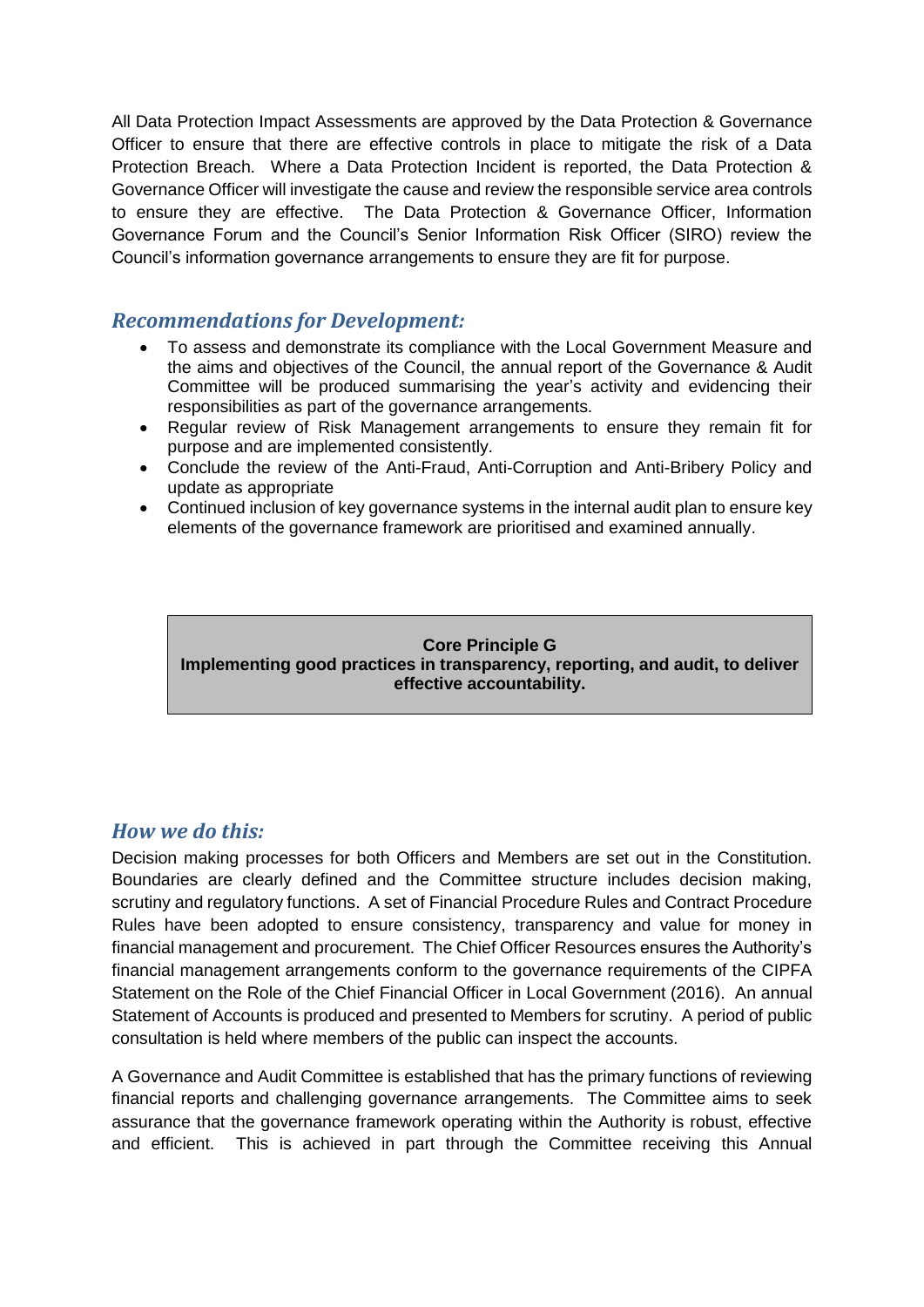Governance Statement. The role and scope of the Audit Committee are set out in the Constitution.

The Internal Audit Service works on a risk based approach, to an annual audit plan, in order to assess the internal control environment of the Authority. The work of the section is prioritised in line with the Authority's objectives. The results of all audit work are reported to the Governance & Audit Committee who can, if necessary, call Officers to account where weak control is identified. Policies are maintained for Anti-Fraud, Anti-Corruption and Anti-Bribery, and Anti-Money-Laundering. Adherence to these is considered as part of the work of the Internal Audit function.

The Social Services Directorate is subject to audit, inspection and review by the Care Inspectorate for Wales (CIW). On a quarterly basis the Director of Social Services and Heads of Adult and \Children's Services meet with CIW to discuss achievements, performance and key challenges. The Directorate is scrutinised by the Social Services Scrutiny Committee. Regular liaison meetings are held with the Directorate, the Executive Member and the Chair and Vice Chair of the Scrutiny Committee.

The Social Services and Well-Being (Wales) Act 2014 places a statutory duty on all local authorities to produce an annual report on the discharge of its social services functions. The Council's arrangements to meet their safeguarding responsibilities are scrutinised by the Joint Education & Learning and Social Services (Safeguarding) Scrutiny Committee. The Committee exists to monitor and challenge, in order to make improvements and ensure the Council's safeguarding processes are effective.

Council meetings are held open to the public and minutes are published on the Authority's website. A number of meetings have previously been webcast. Since the global pandemic, arrangements for holding democratic meetings have been considered to ensure that the arrangements remain fit for purpose. As part of this, the Council introduced Microsoft Teams to support virtual meetings. All Elected Members were issued with laptops, enabling virtual meetings to be held. Each democratic meeting is recorded live and then uploaded onto the website. In future, 'Teams Live' is being considered whereby meetings will be streamed live. As part of the closure of the Civic Centre in Ebbw Vale, the General Offices have been identified as the new democratic hub for the Council. As part of this a new Chamber has been identified and a new delegate system set up. This system is functional with Microsoft Teams and will provide a hybrid meeting function moving forward to adhere to the remote meeting requirements as part of the Local Government and Election Act. It is planned for the full cycle to be run as hybrid meetings from September 2021 onwards.

The Council continues to fulfil its obligations under the Freedom of Information Act and provide information to requestors wherever possible in the interests of transparency. In addition, requests under GDPR legislation for access to information held on a person are also fulfilled in line with the legislation. Response rates for fulfilling the requirements here are reported regularly to CLT.

# *Review of Effectiveness:*

The Council strives to ensure continuous improvement in the delivery of its services through its improvement planning process and the Performance Management Framework. It has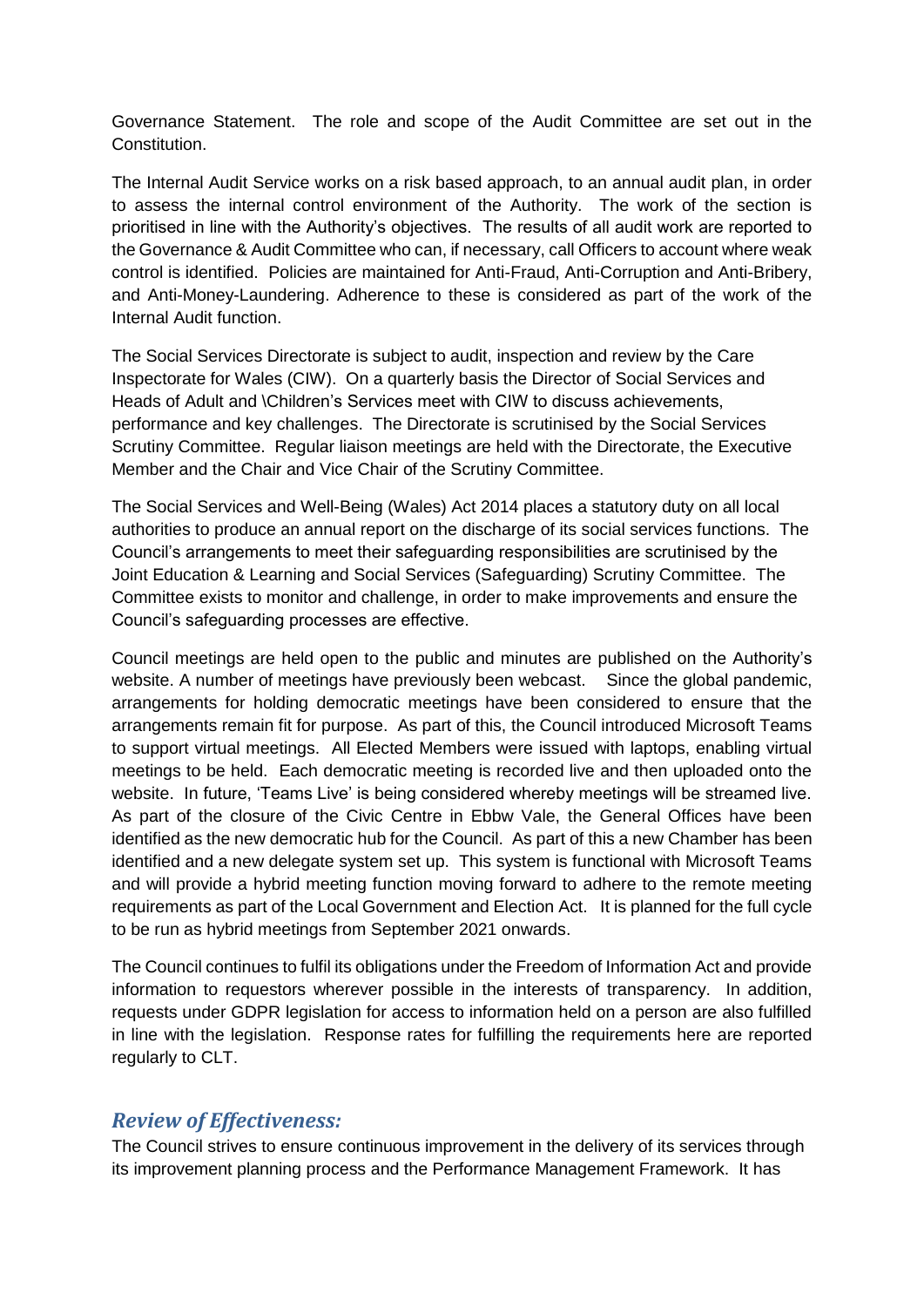strengthened these arrangements to align them with risk management and project management as well as identifying levels of accountability.

The remit of the WCLT is to effectively support the CLT in its role of providing strategic direction to the organisation. It is a forum to disseminate information and communicate messages ensuring a one council approach as well as networking with colleagues and peers and providing personal development opportunities.

A performance management system, utilised by the whole Council is in place which incorporates the majority of the Councils business planning and performance arrangements, so that we have one place for information management and monitoring. The system works to avoid duplication and to provide a consistent approach across the Council. The system includes statutory monitoring as well as business plans, self-evaluations, risk, business continuity, performance indicators and sustainable development.

The Authority's assurance arrangements conform to the governance requirements of the CIPFA Statement on the Role of the Head of Internal Audit. The service underwent an external quality assessment during 2016/17 that found the service to conform to the Public Sector Internal Audit Standards. The next external assessment is due in 2021/22.

| <b>Audit Grading</b>  | No of audits |
|-----------------------|--------------|
| <b>Full Assurance</b> | 16           |
| Reasonable Assurance  |              |
| Limited Assurance     |              |
| No Assurance          |              |
| Non-graded            |              |

Internal Audit Services issued 33 audit opinions during the year.

The level of audit coverage for the year 20/21 was curtailed as a consequence of the redirection of audit resources to assist with the Authority's response to the Covid 19 pandemic. There was 1 Limited Assurance audit grading issued during the financial year in relation to Business Planning Improvement and Data. The numbers of audits conducted using the Control Risk Self-Assessment (CRSA) methodology continued to increase and focused predominantly on schools and the fundamental financial systems., The overall audit opinion on the adequacy of the internal control environment continued to reflect Reasonable Assurance across the council. Members of WCLT continue to receive periodic reviews of Internal Audit findings to ensure appropriate corrective action is taken to maintain and / or improve internal controls.

The Authority received and processed 1200 Freedom of Information requests between 1<sup>st</sup> April 2020 and 31<sup>st</sup> March 2021. The service responded to 86.5% (1039) within the 20 working day requirement. This falls below the required level, and below the level attained the previous year, despite additional resource being put into the team in February 2020 to address this. However, despite implementing additional resource into the team, this was quickly reduced in March 2020 due to redeployment to support the covid response and track and trace. During the height of the pandemic the ICO issued advice that whilst the legislation could not be changed they were understanding of the strains on local authorities and would not be seeking to put enforcement action on authorities during this time for FOI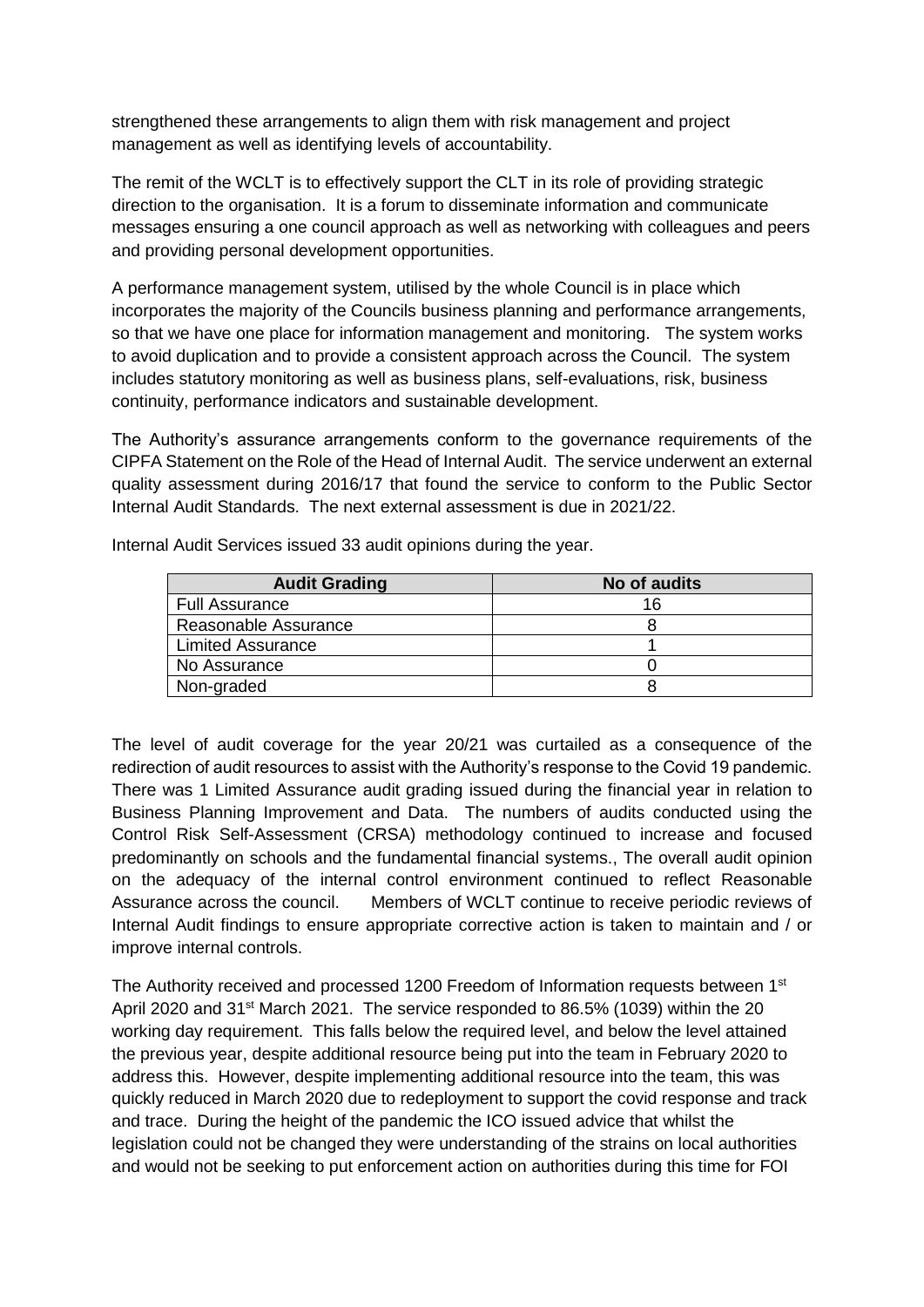response rates. Anecdotally we have determined that the rates of FOI response for Blaenau Gwent compare favourably to some neighbouring authorities whose response rates are lower in the 70% region.

# *Recommendations for Development:*

- Managers to implement the actions identified to address weaknesses highlighted by Internal Audit. Meetings are undertaken with members of the Wider Corporate Leadership Team, in addition to responsible Officers, and timescales are set for implementation. Managers to ensure systems for which they have responsibility have robust internal controls to further improve the integrity of the Authority's processes.
- Conclude the review of the Anti-Fraud, Anti-Corruption and Anti-Bribery Policy to ensure it remains fit for purpose.
- Internal Audit to undergo an external peer review

# **Significant Governance Issues**

We have been advised on the implications of the results of the review of the effectiveness of the governance framework, and that the arrangements continue to be regarded as fit for purpose subject to the significant governance issues to be specifically addressed as outlined below:

| Issue                                                                                                                                                                                                                                                                                                                                | <b>Action</b>                                                                                                                                                                                                                                                                                                                                                                                | <b>Responsible Officer</b>     |
|--------------------------------------------------------------------------------------------------------------------------------------------------------------------------------------------------------------------------------------------------------------------------------------------------------------------------------------|----------------------------------------------------------------------------------------------------------------------------------------------------------------------------------------------------------------------------------------------------------------------------------------------------------------------------------------------------------------------------------------------|--------------------------------|
| The uncertainty around<br>current and future<br>the.<br>economic impact of:<br>Covid-19<br>the exit from the<br>European Union<br>WG<br>future<br>$\bullet$                                                                                                                                                                          | Financial monitoring will<br>continue to be undertaken<br>and reported regularly into<br>Scrutiny and Executive<br>Committee<br>via<br>the<br>quarterly portfolio budget<br>forecast reports.                                                                                                                                                                                                | <b>Chief Officer Resources</b> |
| financial<br>settlements<br>Ongoing<br>uncertainty<br>around the medium to long<br>term impact of these may<br>significant<br>pose<br>challenges for the Council<br>and it will be critical for the<br>Council to demonstrate<br>that it has appropriate<br>governance arrangements<br>in place to manage its<br>financial position. | For 2020/21 WG has<br>provided<br>additional<br>financial support for local<br>authorities of £300m.<br>They have committed to<br>continuing this support<br>until at least sept 2021, and<br>longer for some specific<br>service areas.<br>To ensure the Council's<br>financial resilience<br>the<br>Council intends to continue<br>with its bridging the gap<br>which<br>will<br>programme |                                |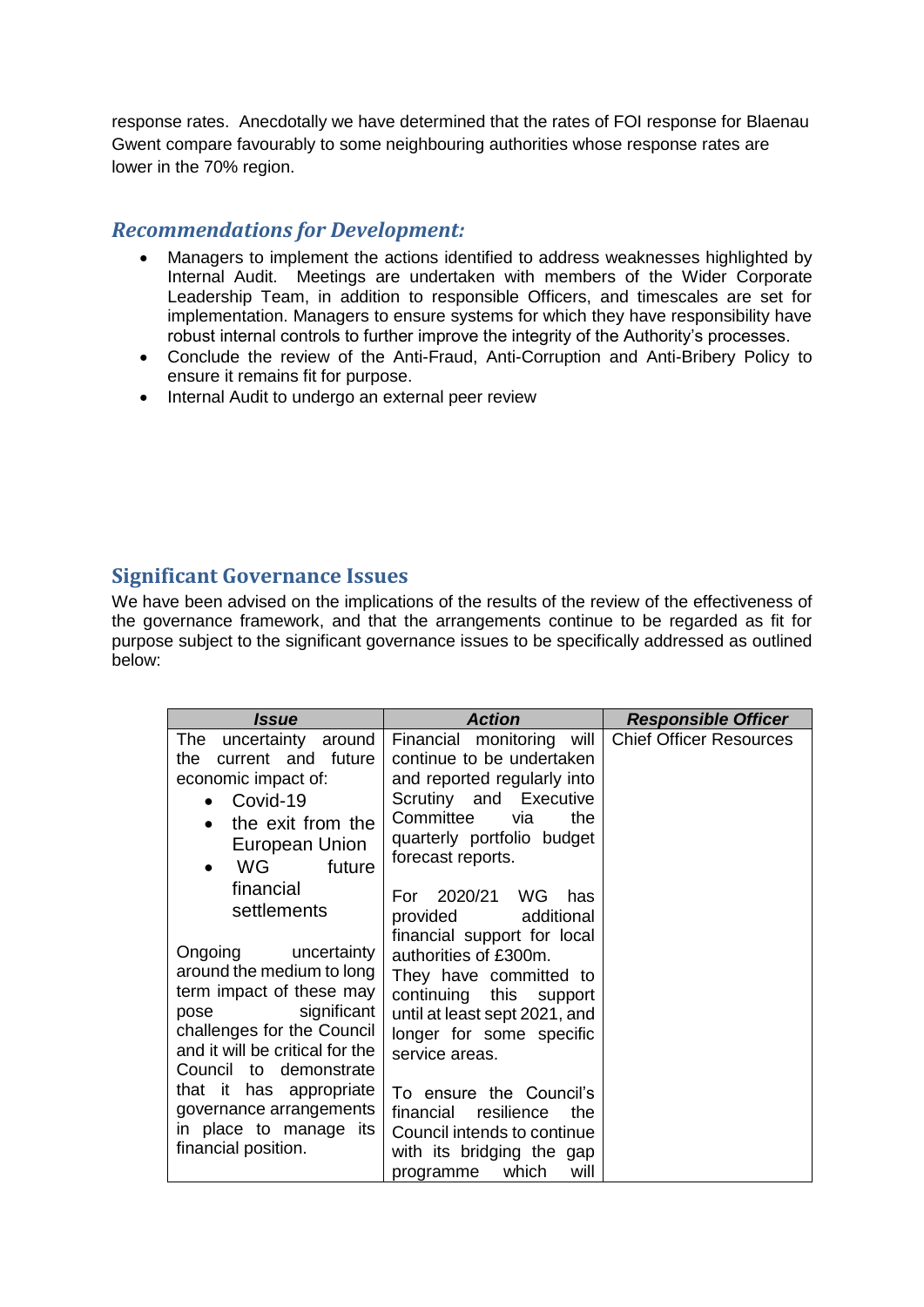|                                                                                                                                                                                                                                                                                                                                                                                                                                                                               | identify<br>number<br>οf<br>a<br>strategic business reviews<br>which will focus on its core<br>functions including:<br>Maximising<br>٠<br>income<br>Maximising<br>$\bullet$<br>resources<br>Demand<br>management<br>Maximising<br>technology<br>and<br>data<br>Within this framework the<br>Authority will be looking at<br>ways to achieve savings<br>whilst mitigating the impact<br>on services. |                                |
|-------------------------------------------------------------------------------------------------------------------------------------------------------------------------------------------------------------------------------------------------------------------------------------------------------------------------------------------------------------------------------------------------------------------------------------------------------------------------------|-----------------------------------------------------------------------------------------------------------------------------------------------------------------------------------------------------------------------------------------------------------------------------------------------------------------------------------------------------------------------------------------------------|--------------------------------|
| Audit<br>Wales<br>received<br>correspondence<br>towards<br>the end of its 2016/17<br>audit which resulted in an<br>investigation<br>the<br>into<br>Council's<br>historic<br>relationship with its wholly<br>owned<br>company Silent<br>Valley Waste Services Ltd<br>(SVWS).<br>As the investigation by<br>Audit<br>Wales<br>into<br>the<br>issues raised has not been<br>finalised there has been a<br>delay in receiving an audit<br>opinion on previous years'<br>accounts. | Wales<br>Audit<br>review<br>is<br>coming to conclusion and<br>the<br>outcome<br>will<br>be<br>reported in due course.<br>The<br>outstanding<br>open<br>accounts have now been<br>concluded and signed off.                                                                                                                                                                                          | <b>Chief Officer Resources</b> |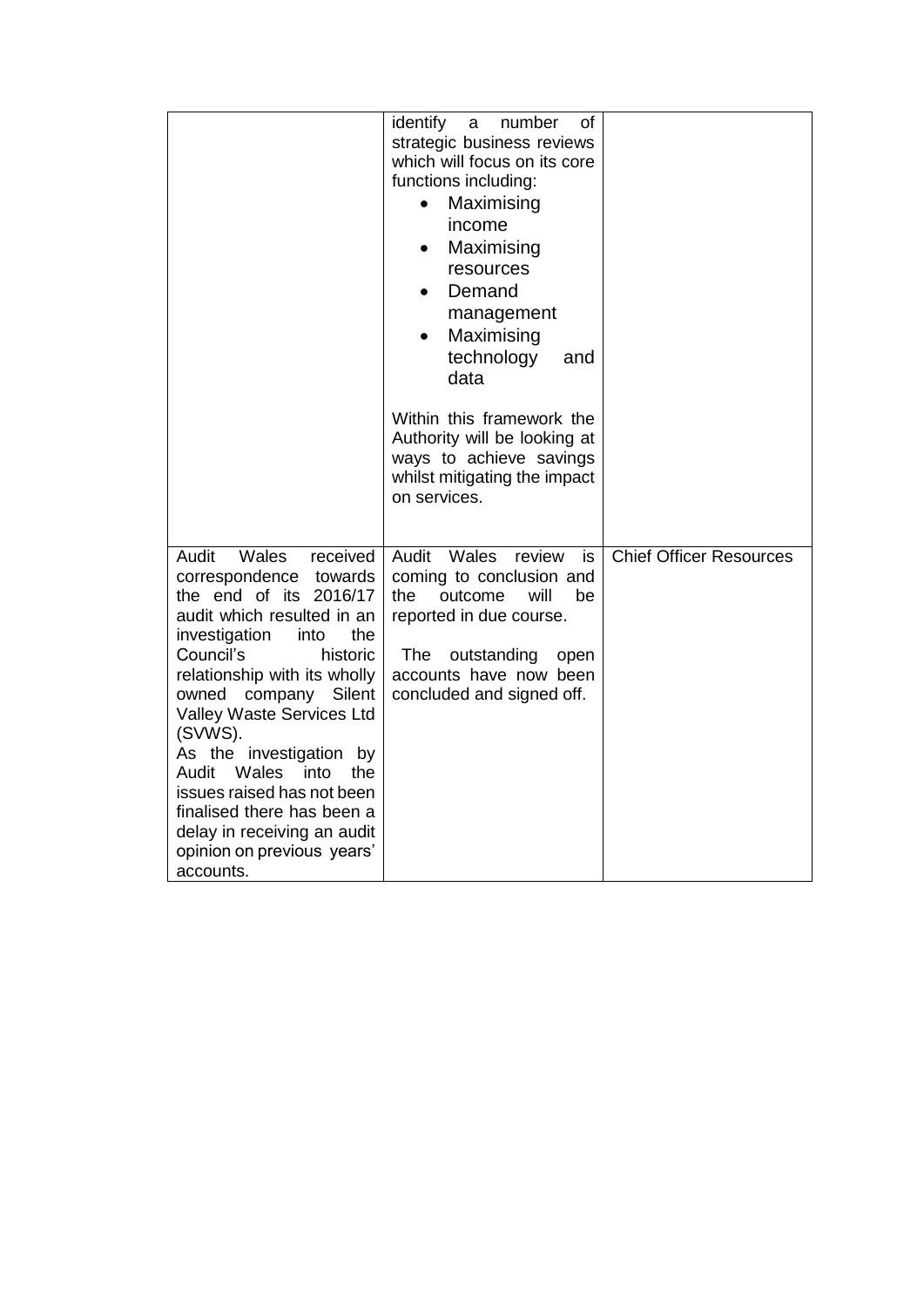# *Certification of the Annual Governance Statement*

In conclusion the Authority's Governance Framework during 2020/21 has remained consistent and the progress made against the areas for improvement identified in the 2019/20 Annual Governance Statement are shown in Appendix B.

Whilst there remain some areas that require development or further improvement, in considering the governance framework and its application as detailed in this statement, we are of the opinion that the governance arrangements in place for Blaenau Gwent County Borough Council are effective and remain fit for purpose, providing an adequate level of assurance for the Council.

| <b>Councillor Nigel Daniels</b> | <b>Rhian Hayden</b>            |
|---------------------------------|--------------------------------|
| <b>Leader of the Council</b>    | <b>Chief Officer Resources</b> |
| September 2021                  | September 2021                 |

(signed)………………………..

**Michelle Morris Managing Director** 

**September 2021**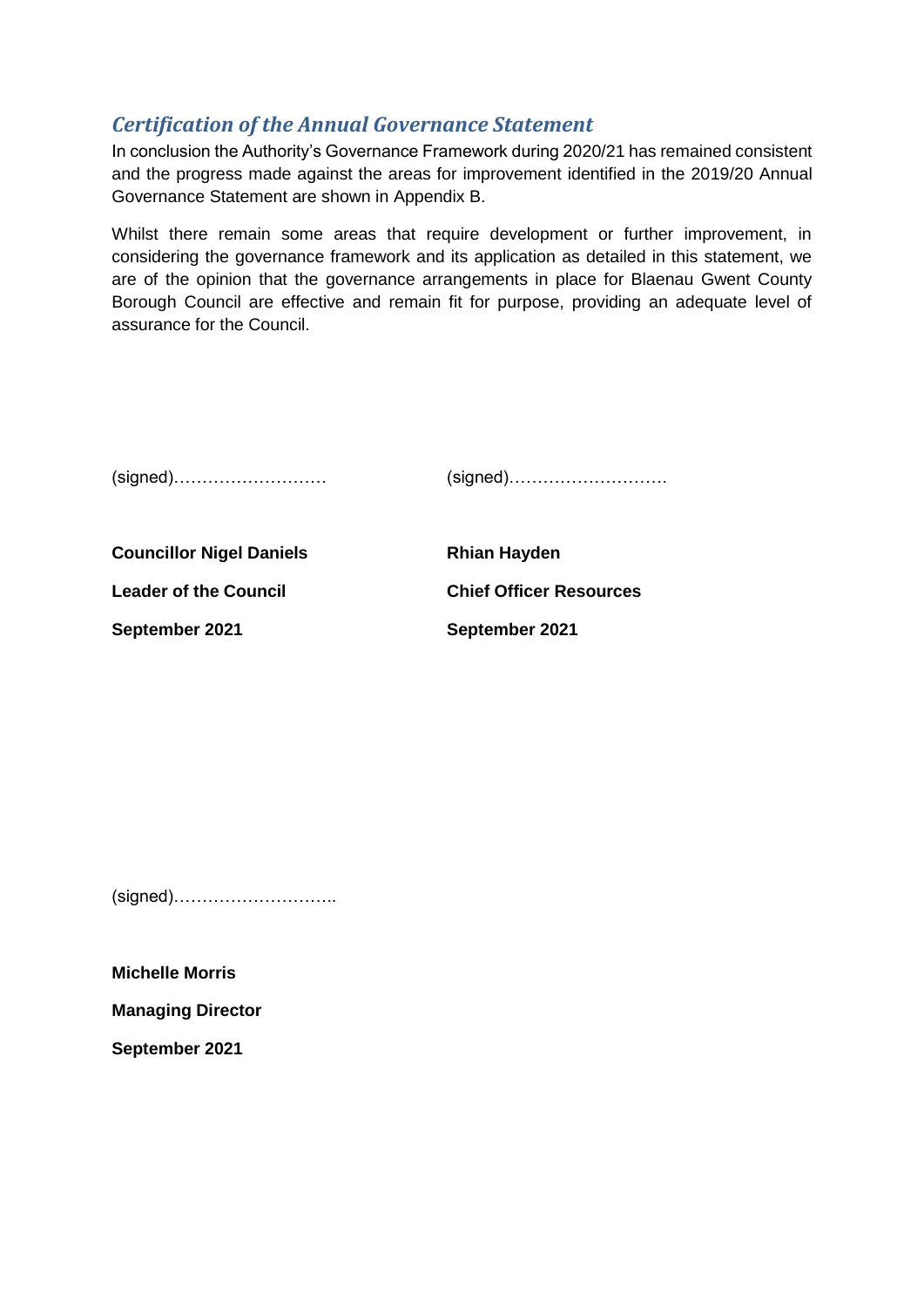**Audit, regulatory and inspection work reported during 2020/21**

| Audit Wales Rough Sleeping in Wales - Everyone's Problem, No One's                                                                 |                                                                                                                                                                                                                                                                                                                                                                                                                                                                                       |  |
|------------------------------------------------------------------------------------------------------------------------------------|---------------------------------------------------------------------------------------------------------------------------------------------------------------------------------------------------------------------------------------------------------------------------------------------------------------------------------------------------------------------------------------------------------------------------------------------------------------------------------------|--|
| Responsibility (National Study) (issued July 2020)                                                                                 |                                                                                                                                                                                                                                                                                                                                                                                                                                                                                       |  |
|                                                                                                                                    |                                                                                                                                                                                                                                                                                                                                                                                                                                                                                       |  |
|                                                                                                                                    | <b>Recommendations for Improvement</b>                                                                                                                                                                                                                                                                                                                                                                                                                                                |  |
|                                                                                                                                    | R1 Public bodies and third sector partners should ensure they use data to<br>plan the right future services, and to put in place effective data sharing<br>protocols to ensure they respond effectively and safely to people sleeping<br>rough. We recommend that councils and their partners                                                                                                                                                                                         |  |
|                                                                                                                                    | Invest in data analytical skills to better understand the current<br>$\bullet$<br>situation and predict future demand to prevent future<br>homelessness:                                                                                                                                                                                                                                                                                                                              |  |
|                                                                                                                                    | Review and update data sharing protocols to ensure they<br>support services to deliver their data sharing responsibilities<br>effectively; and                                                                                                                                                                                                                                                                                                                                        |  |
|                                                                                                                                    | Introduce a single data capture and risk assessment process<br>for to help support safe decision making in dealing with people<br>sleeping rough                                                                                                                                                                                                                                                                                                                                      |  |
|                                                                                                                                    | Integrated services to tackle complex needs<br>R2 Because public bodies are responding to people in crisis, they often<br>deal with acute issues in isolation and rarely address the fundamental<br>cause of the crisis. To do this requires public bodies to design and create<br>service delivery models that are responsive. We recommend that public<br>bodies use our complex needs self-reflection tool to improve how they can<br>jointly address complex needs in the future. |  |
| Audit Wales Supporting Financial Resilience Follow-up Review - Blaenau Gwent<br><b>County Borough Council (issued August 2020)</b> |                                                                                                                                                                                                                                                                                                                                                                                                                                                                                       |  |
| <b>Report findings:</b>                                                                                                            |                                                                                                                                                                                                                                                                                                                                                                                                                                                                                       |  |
|                                                                                                                                    | The Council has responded positively to the findings of our report: it is<br>making progress against the proposals for improvement and has future<br>work planned to fully address them.                                                                                                                                                                                                                                                                                              |  |

Details of progress against these proposals can be obtained from the Governance and Partnerships Department.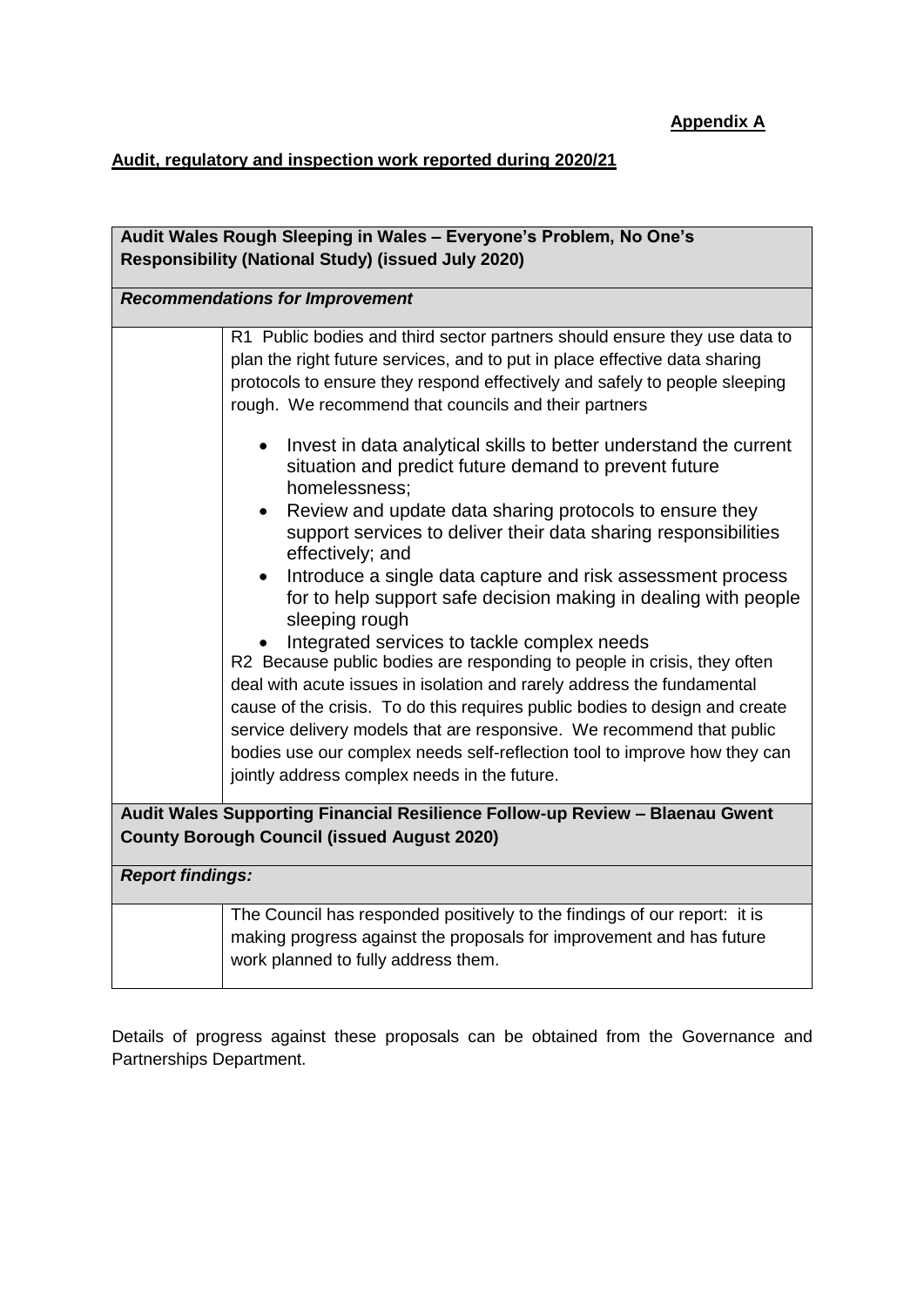# **Appendix B**

| <b>Recommendation for</b><br>Improvement made in the                                                                                                                                                                    | <b>Action Undertaken during</b><br>2020/21                                                                                          | <b>Further Action Required</b>                                                               |
|-------------------------------------------------------------------------------------------------------------------------------------------------------------------------------------------------------------------------|-------------------------------------------------------------------------------------------------------------------------------------|----------------------------------------------------------------------------------------------|
| <b>2019/20 Annual</b><br><b>Governance Statement</b>                                                                                                                                                                    |                                                                                                                                     |                                                                                              |
|                                                                                                                                                                                                                         | Core Principle A – Behaving with integrity, demonstrating strong commitment to                                                      |                                                                                              |
|                                                                                                                                                                                                                         | ethical values, and respecting the rule of law.                                                                                     |                                                                                              |
| Continued adherence to the<br>Authority's policies and<br>procedures which exist to<br>guide Members and<br>Officers to comply with the<br>Council's expectations in<br>terms of acting with<br>integrity.              | A risk based audit plan was<br>operated for 2020/21 which<br>included examination of the<br>Authority's policies and<br>procedures. |                                                                                              |
| To evidence robust<br>application of the Authority's<br>Code of Conduct, an<br>Internal Audit review of the<br>declarations of interest<br>process will be undertaken                                                   | An audit of the Code of<br>Conduct was not conducted<br>during 2019/20. The item<br>was deferred.                                   | Code of Conduct audit to be<br>included on future audit<br>plans.                            |
| In line with good practice,<br>an annual review (as a<br>minimum) of the<br>Constitution and Scheme of<br>delegation to ensure the<br>Authority's governance and<br>decision making processes<br>remain fit for purpose | Annual review resumed                                                                                                               |                                                                                              |
| Continued application of the<br><b>Members Performance</b><br><b>Development Review</b><br>scheme and competency<br>framework                                                                                           | The Members PDR scheme<br>continues to be applied.                                                                                  |                                                                                              |
| Continued application of the<br><b>Officers Performance</b><br>Review Scheme.                                                                                                                                           | The Officer Performance<br>Review Scheme has been<br>applied throughout 2020/21.                                                    |                                                                                              |
| Audit plans for future years<br>will include testing a range<br>of policies and procedures.                                                                                                                             | The 2020/21 audit plan<br>included a range of policy<br>and procedure audits.                                                       | Future audit plans will<br>continue to include a<br>range of policy and<br>procedure audits. |
| Core Principle B - Ensuring openness and comprehensive stakeholder                                                                                                                                                      |                                                                                                                                     |                                                                                              |
| Implement the high level                                                                                                                                                                                                | engagement.<br>The results of the staff                                                                                             | Implementation of the                                                                        |
| actions identified from the<br>findings of the staff survey<br>conducted during Jan.                                                                                                                                    | survey have been analysed<br>and a set of high level<br>actions were agreed.                                                        | actions arising from the staff<br>survey.                                                    |
| Monitor progress of the<br>Local Well-Being Plan.                                                                                                                                                                       | In early 2020 a performance<br>management framework<br>was approved for SSG and<br>PSB to formalise reporting<br>and monitoring     |                                                                                              |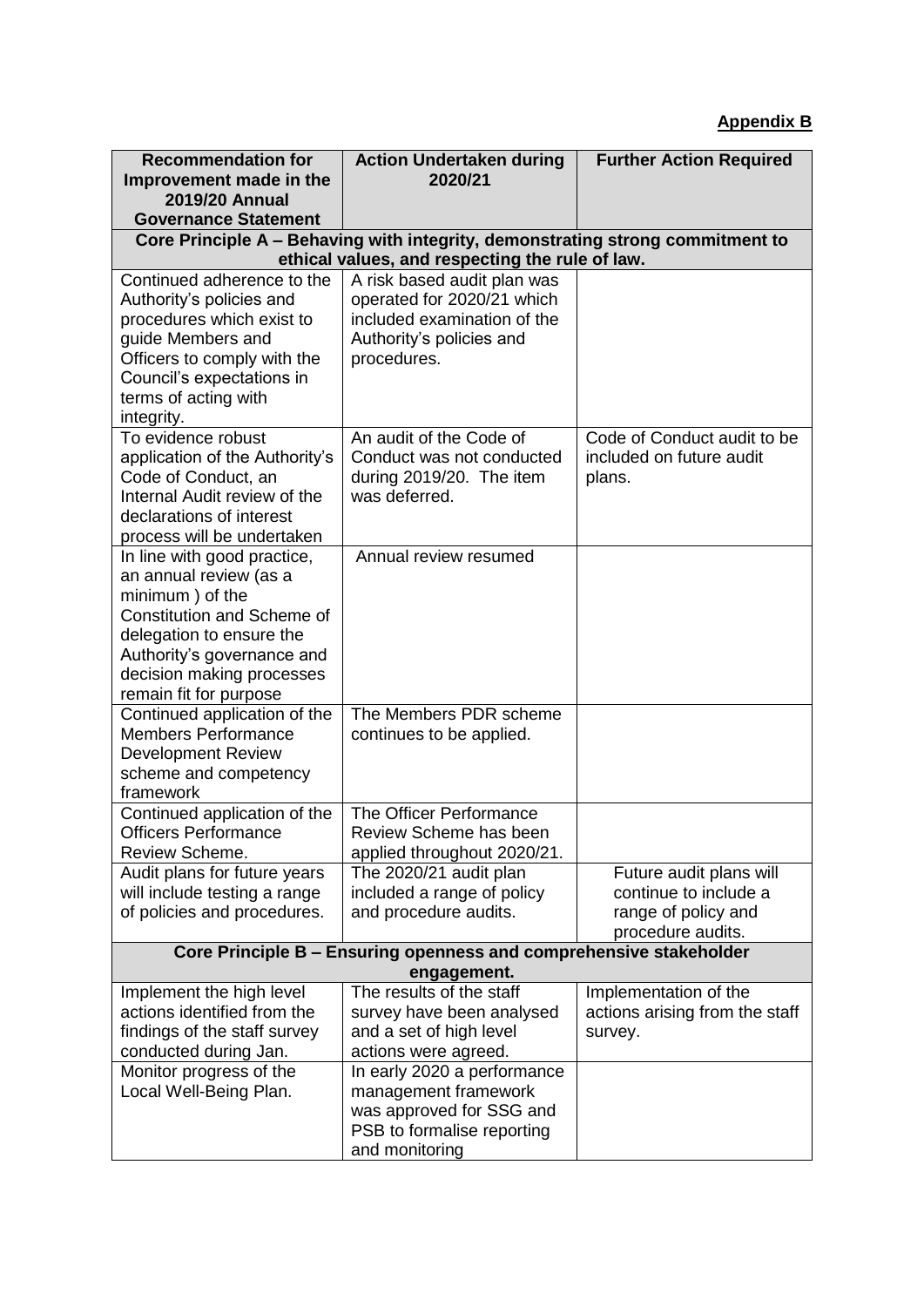|                                                                                                                                   | arrangements of the Well-                                                          |                                        |
|-----------------------------------------------------------------------------------------------------------------------------------|------------------------------------------------------------------------------------|----------------------------------------|
|                                                                                                                                   | being Plan.                                                                        |                                        |
| Continued implementation<br>of the Council's                                                                                      | The engagement<br>programme has been                                               |                                        |
| Engagement Programme as                                                                                                           | reviewed to consider the                                                           |                                        |
| part of the Engagement                                                                                                            | impacts of the pandemic.                                                           |                                        |
| Strategy.                                                                                                                         | Arrangements moving                                                                |                                        |
|                                                                                                                                   | forward have been agreed                                                           |                                        |
|                                                                                                                                   | by CLT.                                                                            |                                        |
|                                                                                                                                   | Core Principle C - Defining outcomes in terms of sustainable economic, social, and |                                        |
|                                                                                                                                   | environmental benefits.                                                            |                                        |
| Continued implementation                                                                                                          | This is ongoing and updates                                                        |                                        |
| and mainstreaming of the                                                                                                          | included within the annual                                                         |                                        |
| Welsh Language standards                                                                                                          | report.                                                                            |                                        |
| across all areas of Blaenau                                                                                                       |                                                                                    |                                        |
| Gwent.                                                                                                                            |                                                                                    |                                        |
| Continue to support the                                                                                                           | This is ongoing for the                                                            |                                        |
| collective and individual                                                                                                         | Council and PSB. Progress                                                          |                                        |
| body duties under the Well-                                                                                                       | is included in the                                                                 |                                        |
| being of Future Generations<br>Act.                                                                                               | Assessment of Performance<br>and work of the PSB.                                  |                                        |
|                                                                                                                                   |                                                                                    |                                        |
|                                                                                                                                   |                                                                                    |                                        |
|                                                                                                                                   |                                                                                    |                                        |
| Annual review of the                                                                                                              | This has been undertaken                                                           | The plan is due to end 2022            |
| Corporate Plan                                                                                                                    | this year and resulted in a                                                        | therefore a full review of the         |
|                                                                                                                                   | change to the well-being<br>objectives.                                            | Corporate Plan is to be<br>undertaken. |
| Implement the new code of                                                                                                         | This was delayed due to the                                                        | Implement the new code of              |
| practice in relation to the                                                                                                       | pandemic.                                                                          | practice in relation to the            |
| performance and                                                                                                                   |                                                                                    | performance and                        |
| improvement framework of                                                                                                          |                                                                                    | improvement framework of               |
| social services in Wales.                                                                                                         |                                                                                    | Social Services in Wales               |
|                                                                                                                                   | Core Principle D - Determining the interventions necessary to optimise the         |                                        |
|                                                                                                                                   | achievement of intended outcomes.                                                  |                                        |
| Review of the Performance   The framework has been                                                                                |                                                                                    | Review to be concluded and             |
| Management Framework to                                                                                                           | reviewed but needs to be                                                           | agreed by CLT                          |
| ensure alignment with the                                                                                                         | agreed through CLT - delay                                                         |                                        |
| Corporate Plan.                                                                                                                   | owing to priorities regarding                                                      |                                        |
|                                                                                                                                   | the pandemic.                                                                      |                                        |
| Review of the self-                                                                                                               | The Council has decided to                                                         | This will be further                   |
| evaluation process.                                                                                                               | adopt the self-assessment                                                          | enhanced to adhere to the              |
|                                                                                                                                   | process from the Well-being                                                        | requirements of the Local              |
|                                                                                                                                   | of Future Generations                                                              | <b>Government and Elections</b>        |
|                                                                                                                                   | Commissioner.                                                                      | Act.                                   |
| Core Principle E - Developing the entity's capacity, including the capability of its<br>leadership and the individuals within it. |                                                                                    |                                        |
| Develop and implement a                                                                                                           | This was delayed due to the                                                        | Develop and implement a                |
| new Leadership                                                                                                                    | pandemic.                                                                          | new Leadership                         |
| Development Programme                                                                                                             |                                                                                    | Development Programme                  |
| Analyse the findings of the                                                                                                       | The results of the staff                                                           | Implementation of the high             |
| staff survey and implement                                                                                                        | survey have been analysed                                                          | level actions arising from the         |
| required actions.                                                                                                                 | and a set of high level                                                            | staff survey.                          |
|                                                                                                                                   | actions were agreed.                                                               |                                        |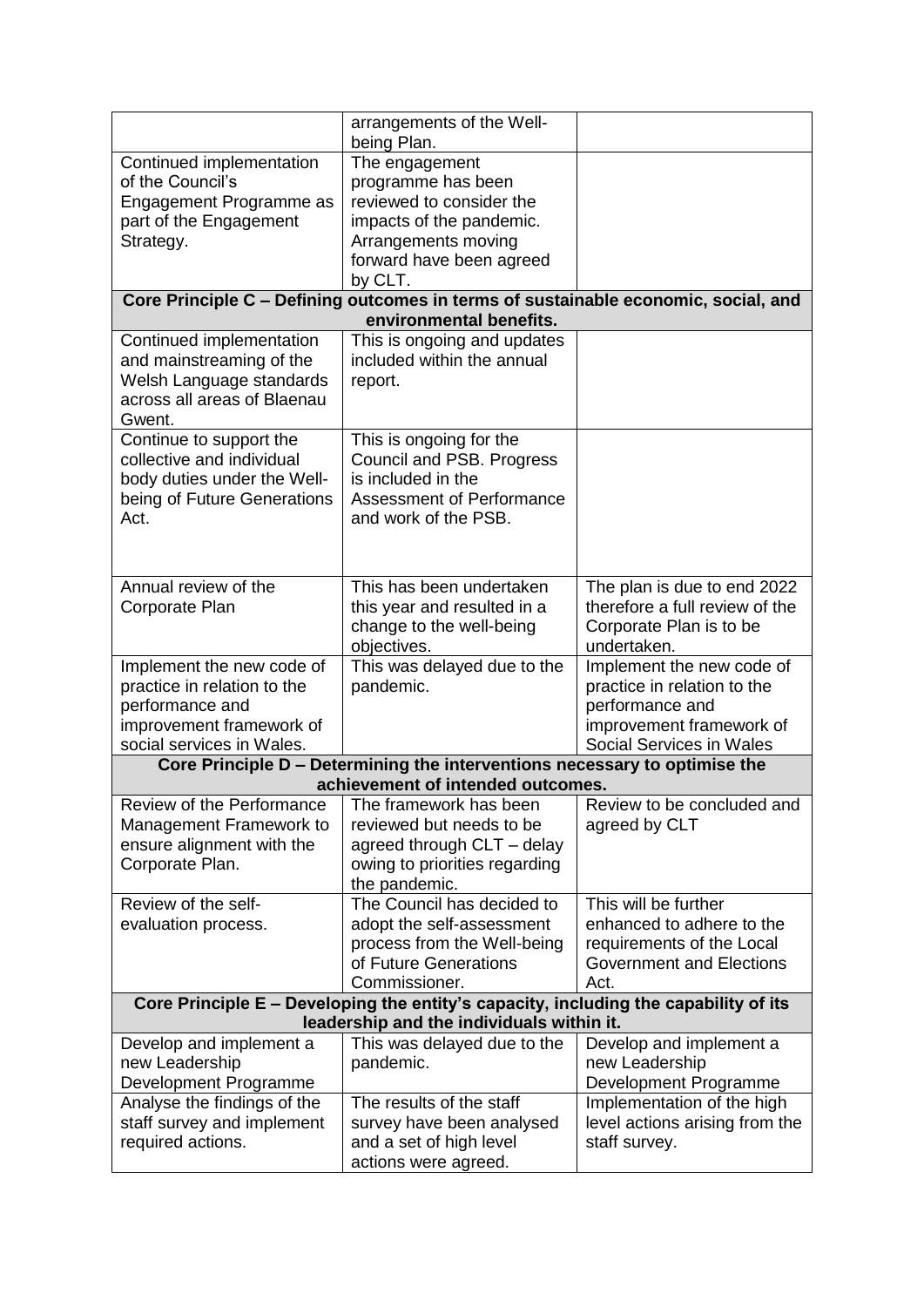| Core Principle F – Managing risks and performance through robust internal control<br>and strong public financial management                                                                                                                                                                                                                                                                                                                                 |                                                                                                                                                                                                                |                                                                                                        |  |
|-------------------------------------------------------------------------------------------------------------------------------------------------------------------------------------------------------------------------------------------------------------------------------------------------------------------------------------------------------------------------------------------------------------------------------------------------------------|----------------------------------------------------------------------------------------------------------------------------------------------------------------------------------------------------------------|--------------------------------------------------------------------------------------------------------|--|
| To assess and demonstrate<br>its compliance with the<br><b>Local Government Measure</b><br>and the aims and objectives<br>of the Council, the annual<br>report of the audit<br>committee will be produced<br>summarising the year's<br>activity and evidencing their<br>responsibilities as part of<br>the governance<br>arrangements.                                                                                                                      | Information was gathered for<br>this report, but was delayed<br>due to the Covid-19<br>pandemic.                                                                                                               | The report for 2020/21 will<br>be produced during<br>2021/22.                                          |  |
| Regular review of Risk<br>Management arrangements<br>to ensure they remain fit for<br>purpose and are<br>implemented consistently.                                                                                                                                                                                                                                                                                                                          | Review of the Risk<br><b>Management Strategy was</b><br>planned for March 2020, but<br>was delayed due to the<br>Covid-19 pandemic. The<br>Corporate Risk Register has<br>continued to be monitored<br>by CLT. | <b>Risk Management Strategy</b><br>to be reviewed in 2021/22                                           |  |
| As part of the Authority's<br>ongoing commitment to<br>managing it risks, the anti-<br>fraud, anti-corruption and<br>anti-bribery policy will be<br>reviewed and updated as<br>appropriate                                                                                                                                                                                                                                                                  | Review of the Anti-Fraud,<br>Anti-Corruption and Anti-<br><b>Bribery Policy commenced</b><br>during 2020/21.                                                                                                   | Conclude the review of the<br>policy for approval by CLT<br>and the Governance and<br>Audit Committee. |  |
| Continued inclusion of key<br>governance systems in the<br>internal audit plan to ensure<br>key elements of the<br>governance framework are<br>prioritised and examined<br>annually                                                                                                                                                                                                                                                                         | The risk based audit plan for<br>2020/21 has prioritised a<br>number of key governance<br>systems for audit during the<br>year.                                                                                |                                                                                                        |  |
|                                                                                                                                                                                                                                                                                                                                                                                                                                                             | Core Principle G - Implementing good practices in transparency, reporting, and<br>audit, to deliver effective accountability                                                                                   |                                                                                                        |  |
| Managers to implement the<br>actions identified to address<br>weaknesses highlighted by<br>Internal Audit. Meetings are<br>undertaken with the Wider<br>Corporate Leadership<br>Team, in addition to<br>responsible Officers, and<br>timescales are set for<br>implementation. Managers<br>to ensure systems for which<br>they have responsibility<br>have robust internal<br>controls to further improve<br>the integrity of the<br>Authority's processes. | Internal audit reports have<br>been subject to follow up<br>review where they are<br>graded Limited Assurance<br>or No Assurance                                                                               |                                                                                                        |  |